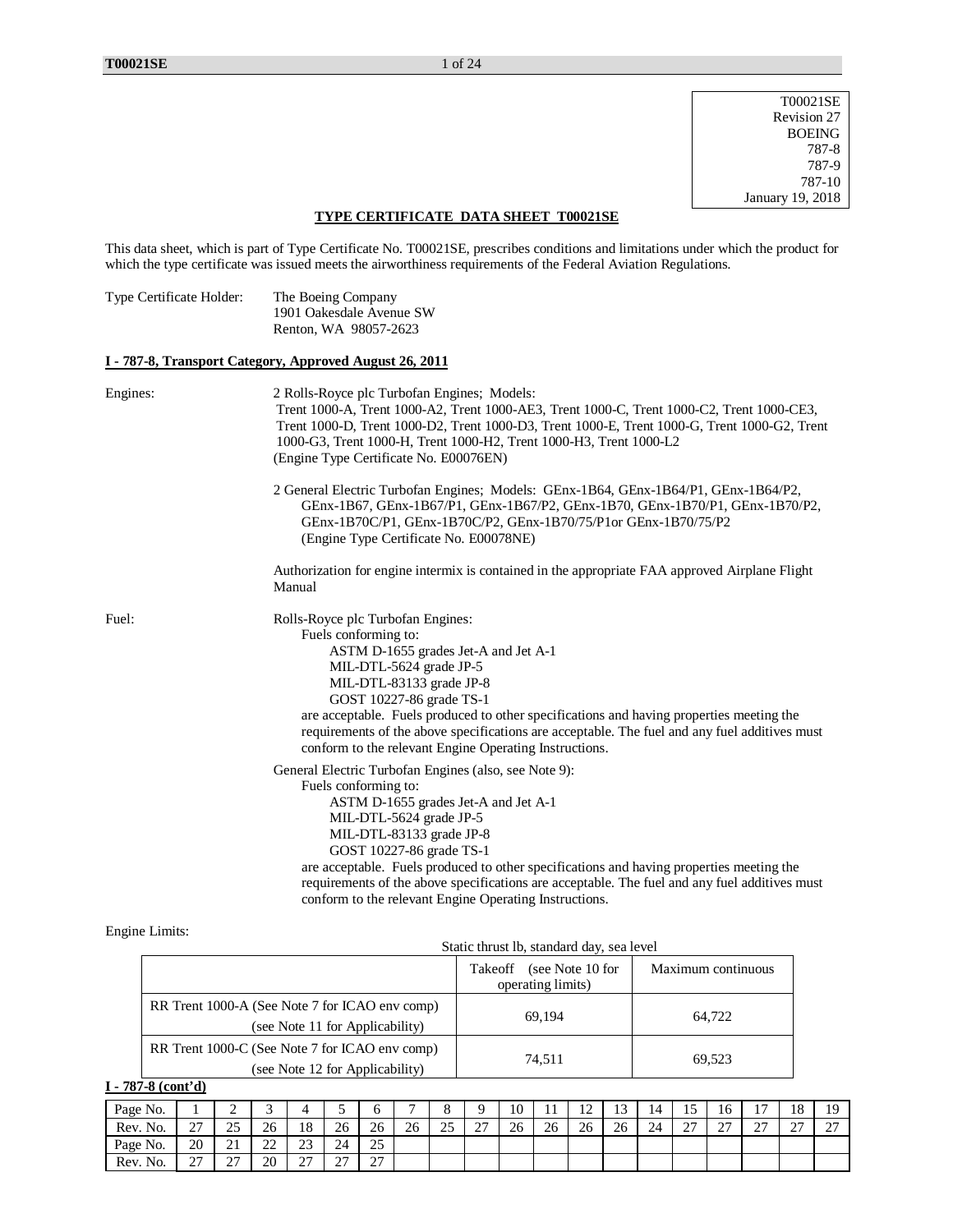|  | Engine Limits (cont'd): |  |
|--|-------------------------|--|
|  |                         |  |

|                                                                                                                           | Takeoff<br>(see Note 10 for<br>operating limits) | Maximum continuous |
|---------------------------------------------------------------------------------------------------------------------------|--------------------------------------------------|--------------------|
| RR Trent 1000-D (See Note 7 for ICAO env comp)<br>(see Note 12 for Applicability)                                         | 74,511                                           | 69,523             |
| RR Trent 1000-E (See Note 7 for ICAO env comp)<br>(see Note 12 for Applicability)                                         | 59,631                                           | 58,866             |
| RR Trent 1000-G (See Note 7 for ICAO env comp)<br>(see Note 12 for Applicability)                                         | 72,066                                           | 64,722             |
| RR Trent 1000-H (See Note 7 for ICAO env comp)<br>(see Note 12 for Applicability)                                         | 63,897                                           | 58,866             |
| RR Trent 1000 - A2 (See Note 20 for ICAO env comp)                                                                        | 69,194                                           | 64,722             |
| RR Trent 1000 - C2 (See Note 20 for ICAO env comp)                                                                        | 74,511                                           | 69,523             |
| RR Trent 1000 - D2 (See Note 20 for ICAO env comp)                                                                        | 74,511                                           | 69,523             |
| RR Trent 1000 - G2 (See Note 20 for ICAO env comp)                                                                        | 72,066                                           | 64,722             |
| RR Trent 1000 - H2 (See Note 20 for ICAO env comp)                                                                        | 63,897                                           | 58,866             |
| RR Trent 1000 - L2 (See Note 20 for ICAO env comp)                                                                        | 74,511                                           | 69,523             |
| RR Trent 1000-AE3 (See Note 20 for ICAO env comp)<br>(See Time Limited Exemption 17613)                                   | 69,194                                           | 64,722             |
| RR Trent 1000-CE3 (See Note 20 for ICAO env comp)<br>(See Time Limited Exemption 17613)                                   | 74,511                                           | 69,523             |
| RR Trent 1000-D3 (See Note 20 for ICAO env comp)<br>(See Time Limited Exemption 17613)                                    | 74,511                                           | 69.523             |
| RR Trent 1000-G3 (See Note 20 for ICAO env comp)<br>(See Time Limited Exemption 17613)                                    | 72,066                                           | 64,722             |
| RR Trent 1000-H3 (See Note 20 for ICAO env comp)<br>(See Time Limited Exemption 17613)                                    | 63,897                                           | 58,866             |
| GEnx-1B70/P1 (See Note 21 for SDR Reporting)<br>(See Note 7 for ICAO env comp)<br>(See Note 16 for applicable BOM)        | 72,300                                           | 66,500             |
| GEnx-1B70C/P1(See Note 21 for SDR Reporting)<br>(See Note 7 for ICAO env comp)<br>(See Note 16 for applicable BOM)        | 72,300                                           | 66,500             |
| GEnx-1B70/75/P1(See Note 21 for SDR Reporting)<br>(See Note 7 for ICAO env comp)<br>(See Note 16, 17 for applicable BOM)  | 72,300                                           | 66,500             |
| GEnx-1B64/P2 (See Note 21 for SDR Reporting)<br>(See Note 20 for ICAO env comp)<br>(See Note 18 for applicable BOM)       | 67,000                                           | 61,500             |
| GEnx-1B67/P2 (See Note 21 for SDR Reporting)<br>(See Note 20 for ICAO env comp)<br>(See Note 18 for applicable BOM)       | 69,400                                           | 61,500             |
| GEnx-1B70/P2 (See Note 21 for SDR Reporting)<br>(See Note 20 for ICAO env comp)<br>(See Note 18 for applicable BOM)       | 72,300                                           | 66,500             |
| GEnx-1B70C/P2 (See Note 21 for SDR Reporting)<br>(See Note 20 for ICAO env comp)<br>(See Note 18 for applicable BOM)      | 72,300                                           | 66,500             |
| GEnx-1B70/75/P2 (See Note 21 for SDR Reporting)<br>(See Note 20 for ICAO env comp)<br>(See Note 18,19 for applicable BOM) | 72,300                                           | 66,500             |

For engine operating limits see the applicable Engine Type Certificate Data Sheet or the FAA approved Airplane Flight Manual. (See Note 2 for AFM reference)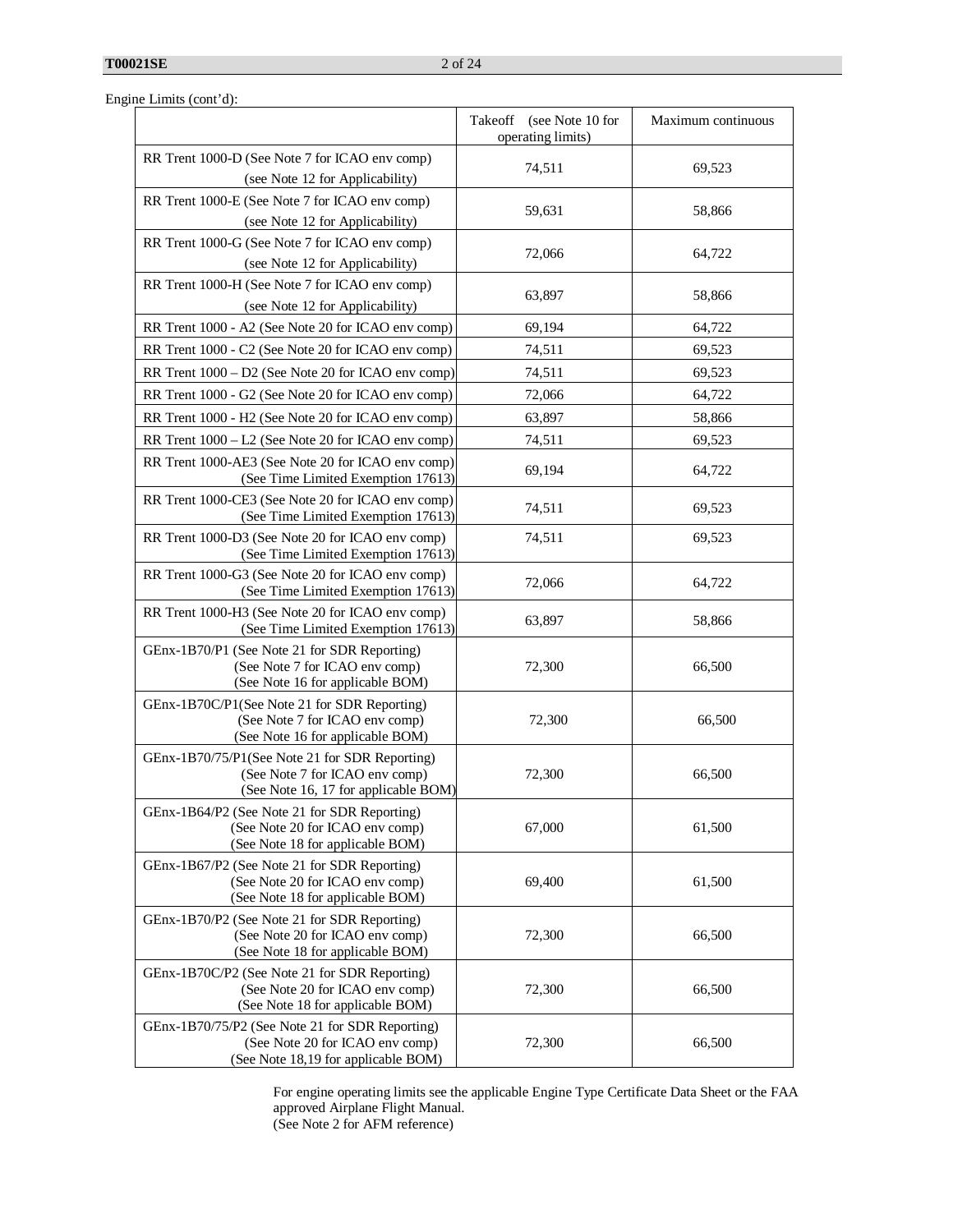| $I - 787 - 8$ (cont'd)                  |                                                                                                                                                                                                                                                                                                                                                                                                                                                                                                                                                                                                                                                                                                                                                                                                                                                                                                                                                                                                              |                                                                                                                                                                                                                                                                                                                                                                                                                                                                                              |                     |  |  |  |  |
|-----------------------------------------|--------------------------------------------------------------------------------------------------------------------------------------------------------------------------------------------------------------------------------------------------------------------------------------------------------------------------------------------------------------------------------------------------------------------------------------------------------------------------------------------------------------------------------------------------------------------------------------------------------------------------------------------------------------------------------------------------------------------------------------------------------------------------------------------------------------------------------------------------------------------------------------------------------------------------------------------------------------------------------------------------------------|----------------------------------------------------------------------------------------------------------------------------------------------------------------------------------------------------------------------------------------------------------------------------------------------------------------------------------------------------------------------------------------------------------------------------------------------------------------------------------------------|---------------------|--|--|--|--|
| Airspeed Limits:                        | $VMO/MMO = 350KEAS / 360KIAS / 0.90M.$<br>For other airspeed limits, see the appropriate FAA-approved Airplane Flight Manual.                                                                                                                                                                                                                                                                                                                                                                                                                                                                                                                                                                                                                                                                                                                                                                                                                                                                                |                                                                                                                                                                                                                                                                                                                                                                                                                                                                                              |                     |  |  |  |  |
| CG Range:                               | See the appropriate FAA-approved Airplane Flight Manual.                                                                                                                                                                                                                                                                                                                                                                                                                                                                                                                                                                                                                                                                                                                                                                                                                                                                                                                                                     |                                                                                                                                                                                                                                                                                                                                                                                                                                                                                              |                     |  |  |  |  |
| Empty Weight C.G.:                      | None                                                                                                                                                                                                                                                                                                                                                                                                                                                                                                                                                                                                                                                                                                                                                                                                                                                                                                                                                                                                         |                                                                                                                                                                                                                                                                                                                                                                                                                                                                                              |                     |  |  |  |  |
| Maximum Weights:                        | See the appropriate FAA-approved Airplane Flight Manual.                                                                                                                                                                                                                                                                                                                                                                                                                                                                                                                                                                                                                                                                                                                                                                                                                                                                                                                                                     |                                                                                                                                                                                                                                                                                                                                                                                                                                                                                              |                     |  |  |  |  |
| Model<br>787-8                          | <b>Eligible Serial Numbers</b><br>34422-34425, 34485-34488, 34490, 34491-34494, 34496-34498, 34501-34503, 34505-34512,<br>34514-34516, 34518, 34520, 34521, 34525, 34528, 34743-34752, 34785, 34786, 34788, 34789,<br>34795, 34796, 34821-34840, 34842, 34844, 34846, 34847, 34849, 34850, 34853-34857, 34859,<br>34860, 34923-34932, 34938-34945, 35257-35264, 35303-35316, 35319, 35320, 35506-35511,<br>35879, 35938-35944, 36040-36046, 36109-36112, 36227-36233, 36235- 36238, 36273-36299,<br>36400, 36412-36419, 36424, 36426-36429, 36526, 36843, 36844, 37117, 37118, 37120-37127,<br>37164-37167, 37227-37230, 37306, 37502-37511, 37894, 37920, 37921, 37983-37985, 38055,<br>38056, 38135, 38136, 38319-38348, 38363, 38364, 38464, 38466, 38471-38473, 38475-38477,<br>38480, 38484, 38609-38615, 38619, 38754, 38757-38759, 39406, 39407, 40053, 40059, 40618-<br>40637, 40695, 40748-40750, 40899, 41538-41543, 41987, 42224, 42225, 42243-42249, 42378,<br>42379, 43817, 43818, 44572, 60626 |                                                                                                                                                                                                                                                                                                                                                                                                                                                                                              |                     |  |  |  |  |
| <b>PERTINENT DATA</b>                   |                                                                                                                                                                                                                                                                                                                                                                                                                                                                                                                                                                                                                                                                                                                                                                                                                                                                                                                                                                                                              |                                                                                                                                                                                                                                                                                                                                                                                                                                                                                              |                     |  |  |  |  |
| Minimum Crew:                           | Two $(2)$ : pilot and copilot                                                                                                                                                                                                                                                                                                                                                                                                                                                                                                                                                                                                                                                                                                                                                                                                                                                                                                                                                                                |                                                                                                                                                                                                                                                                                                                                                                                                                                                                                              |                     |  |  |  |  |
| Maximum Passengers:                     | The maximum number of passengers approved for emergency evacuation is:<br>381 with four pairs of exits in an (A, A, A, A) exit arrangement,<br>355 with four pairs of exits in a (C, A, A, A) exit arrangement,<br>330 with four pairs of exits in an (A, A, C, A) exit arrangement, and<br>300 with four pairs of exits in a $(C, A, C, A)$ exit arrangement.<br>Maximum passenger capacity may be further limited by Environmental Control System ventilation<br>per occupant requirement defined in 25.831(a).                                                                                                                                                                                                                                                                                                                                                                                                                                                                                            |                                                                                                                                                                                                                                                                                                                                                                                                                                                                                              |                     |  |  |  |  |
| Max. Baggage/Cargo:                     | See appropriate FAA-approved Weight and Balance Manual. (See Note 1 for W&B ref)                                                                                                                                                                                                                                                                                                                                                                                                                                                                                                                                                                                                                                                                                                                                                                                                                                                                                                                             |                                                                                                                                                                                                                                                                                                                                                                                                                                                                                              |                     |  |  |  |  |
| Fuel and Oil Capacities:                |                                                                                                                                                                                                                                                                                                                                                                                                                                                                                                                                                                                                                                                                                                                                                                                                                                                                                                                                                                                                              | See appropriate FAA-approved Weight and Balance Manual. (See Note 1 for W&B ref)                                                                                                                                                                                                                                                                                                                                                                                                             |                     |  |  |  |  |
| Maximum Operating Altitude: 43,100 feet |                                                                                                                                                                                                                                                                                                                                                                                                                                                                                                                                                                                                                                                                                                                                                                                                                                                                                                                                                                                                              |                                                                                                                                                                                                                                                                                                                                                                                                                                                                                              |                     |  |  |  |  |
| <b>Certification Basis:</b>             |                                                                                                                                                                                                                                                                                                                                                                                                                                                                                                                                                                                                                                                                                                                                                                                                                                                                                                                                                                                                              | 14 CFR Part 25, Airworthiness Standards, through Amendment 25-119 and Amendments 25-120,<br>25-124, 25-125 and 25-128 with exceptions as noted below.                                                                                                                                                                                                                                                                                                                                        |                     |  |  |  |  |
|                                         | Section No.<br>25.1309                                                                                                                                                                                                                                                                                                                                                                                                                                                                                                                                                                                                                                                                                                                                                                                                                                                                                                                                                                                       | Title<br>For Cargo Fire Protection Systems and<br>Uncommanded High Thrust                                                                                                                                                                                                                                                                                                                                                                                                                    | At Amdt. 25-<br>119 |  |  |  |  |
|                                         |                                                                                                                                                                                                                                                                                                                                                                                                                                                                                                                                                                                                                                                                                                                                                                                                                                                                                                                                                                                                              | Amendment 25-118 was not published and therefore has no applicability.                                                                                                                                                                                                                                                                                                                                                                                                                       |                     |  |  |  |  |
|                                         | §§ 26.11, 26.21, 26.37, 26.43, and 26.45:                                                                                                                                                                                                                                                                                                                                                                                                                                                                                                                                                                                                                                                                                                                                                                                                                                                                                                                                                                    | 14 CFR Part 26, Continued Airworthiness and Safety Improvements, through Amendment 26-5, for                                                                                                                                                                                                                                                                                                                                                                                                 |                     |  |  |  |  |
|                                         |                                                                                                                                                                                                                                                                                                                                                                                                                                                                                                                                                                                                                                                                                                                                                                                                                                                                                                                                                                                                              | 14 CFR Part 34, Fuel Venting and Exhaust Emission Requirements for Turbine Engine Powered,<br>through Amendment 34-5. The certification basis for emissions also includes compliance to the<br>International Civil Aviation Organization (ICAO) Annex 16, Volume II, Third Edition, Part III,<br>Chapter 2, Section 2.2.2 for SN, Section 2.3.2 for CO and HC, Section 2.3.2.e.3 for $NOx$ (also<br>known as CAE P/8), and Part II Chapter 2 for fuel venting, which have been demonstrated. |                     |  |  |  |  |
|                                         | Annex 16, Volume I, Amendment 9.                                                                                                                                                                                                                                                                                                                                                                                                                                                                                                                                                                                                                                                                                                                                                                                                                                                                                                                                                                             | 14 CFR Part 36, Noise Standards: Aircraft Type Certification and Airworthiness Certification,<br>through Amendment 36-28. The certification basis for noise also includes compliance to ICAO                                                                                                                                                                                                                                                                                                 |                     |  |  |  |  |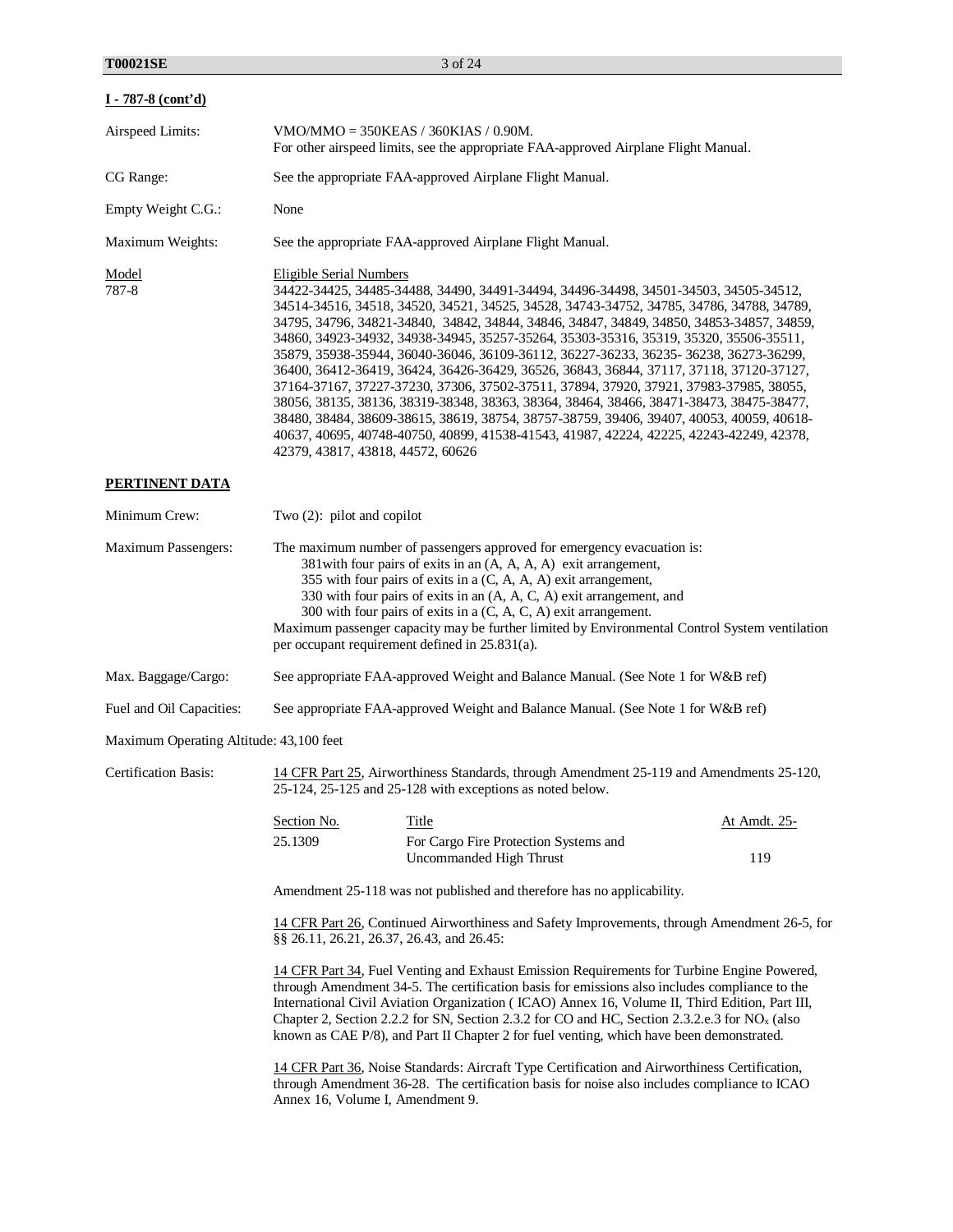The Following Optional Design Regulations have been complied with:

Ditching: 14 CFR §§ 25.801, 25.1411(d), (e), (f), (g) and 25.1415 Ice Protection: 14 CFR § 25.1419 ETOPS: The 787-8 has been evaluated in accordance with the type design requirements of 14 CFR § 25.3(b)(2) and 25.1535 and found suitable for greater than 180- minute ETOPS operations when operated and maintained in accordance with Boeing Document No. D021Z002-01, "Model 787 ETOPS Configuration, Maintenance, and Procedures." This finding does not constitute approval to conduct ETOPS

#### Exemptions from 14 CFR Part 25:

- 1. Grant of Exemption, § 25.562(b)(2), Relief from floor warpage testing requirements for flightdeck seats on the Boeing Model 787 series airplanes; **Exemption No. 9486**, September 11, 2007.
- 2. Grant of Exemption, § 25.809(a), Relief from the requirement that flightcrew emergency exits have a means to view outside conditions under all lighting situations for the Boeing Model 787 series airplanes; **Exemption No. 10114**, August 11, 2010.
- 3. Grant of Exemption, § 25.809(a), Relief for a limited number of the Boeing Model 787 series airplanes from the requirement that passenger emergency exits have a means to view outside conditions under all lighting situations; **Exemption No. 10235A, May 01, 2013** (Limited to aircraft below Line Number 127 for the 787-8 series only).
- 4. Partial Grant of Exemption, § 25.841(a)(2)(i)(ii), Relief for the Boeing Model 787 series airplanes from the requirement that, during a decompression caused by failures of the engines, airplane cabin pressure altitude not exceed 25,000 feet for more than 2 minutes or exceed 40,000 feet for any duration; **Exemption No. 8857**, March 30, 2007.
- 5. Time Limited Grant of Exemption, § 25.1309(c), Temporary relief from the requirement to provide indication of anticipated fuel system contamination to the flightcrew of Boeing Model 787-8 airplanes powered by Rolls-Royce Trent 1000 engines; **Exemption No. 10199**, January 28, 2011, and **Exemption No. 10199A**, August 18, 2011, **Exemption No. 10199B,** June 30, 2014 (Expires April 30, 2017).
- 6. Grant of Exemption, § 25.1447(c)(1), Relief from the requirement for passenger oxygen masks to be automatically presented before the cabin pressure altitude exceeds 15,000 feet for the Boeing Model 787 series airplanes; **Exemption No. 9801**, December 12, 2008.
- 7. Time Limited Grant of Exemption, §§ 25.1305(c)(6) and 25.1309(c), Temporary relief from the requirements to provide indication of impending bypass of the engine oil fuel cooled oil coolers and to provide indication of impending bypass on the main fuel filters of multiple engines, for the Boeing Model 787-8 airplanes powered by General Electric GEnx-1B, or subsequent variants of the engine; **Exemption No. 10268 (corrected copy)**, May 24, 2011, and **Exemption No. 10268A**, August 15, 2011, **Exemption No. 10268B,** June 30, 2014 (Expires April 30, 2017).
- 8. Grant of Exemption, Section 25.853(d) which requires that certain interior components of airplanes with passenger capacities of 20 or more meet the flammability test requirements of parts IV and V (heat release and smoke emission) of appendix F of 14 CFR part 25; **10868A,** November 5, 2013
- 9. Grant of Exemption, Section 25.813(e) at Amendment 25-116 No door may be installed between any passenger seats that is occupiable for takeoff and landing and any passenger emergency exit, such that the door crosses any egress path (including aisles, cross aisles and passageways); **Exemption 10879,** October 18, 2013
- 10. Time Limited Grant of Exemption §25.1305(c)(5) at Amendment 25-120, providing flight-deck annunciation of operation of the engine VBV ice-protection system; **Exemption 11081**, issued October 10, 2014, requires production airplanes to be fully compliant after June 30, 2015 and the in-service fleet to be fully compliant after March 31, 2016. Time Limited Grant of Exemption § 25.939(a), at Amendment 25-40, for airplanes that have incorporated engine ice protection system modifications and associated AFM limitations; **Exemption 11081A**, issued January 20, 2015, requires production airplanes to be fully compliant by June 30, 2015 and prohibits in-service fleet retrofit after June 30, 2015. **Exemption 11081B**, issued June 10, 2015, extends the dates of 11081A requiring production airplanes to be fully compliant to § 25.939(a), at Amendment 25-40, to December 31, 2015and prohibits in-service fleet retrofit after December 31, 2015.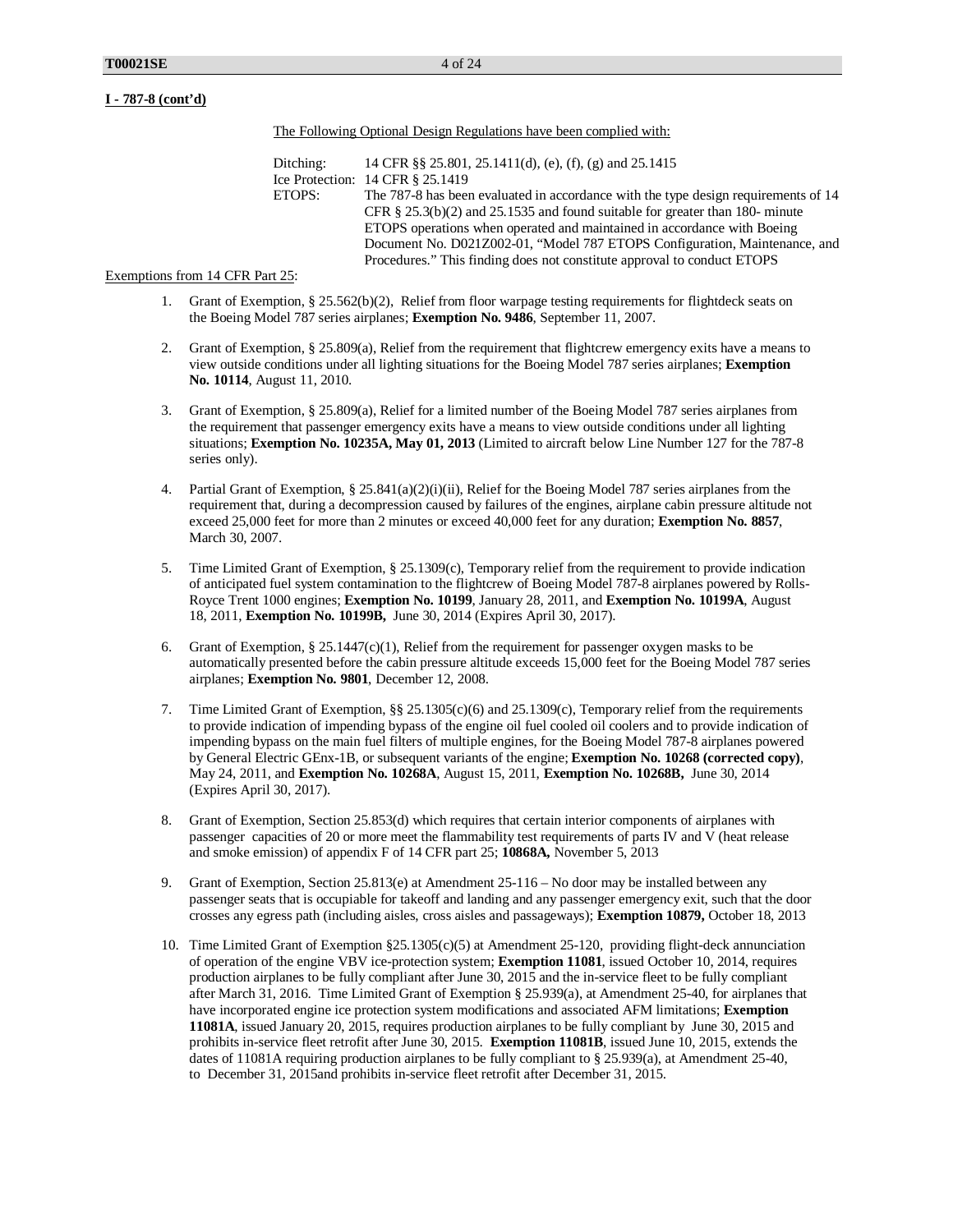- 11. Time Limited Grant of Exemption, § 25.901(c), 25.1301(a)(4), 25.1309(a), and 25.1309(b).Temporary relief from the requirements as they relate to single failures of the thrust control module that could result in uncommanded high thrust conditions and to the extent necessary to allow type certification of new propulsion control system designs for Model 787-8 and 787-9 airplanes equipped with General Electric GEnx-1B engines; **Exemption No. 17112** dated September 23, 2016. The conditions of TLE 17112 require production airplanes to be fully compliant after December 31, 2018, and the in-service fleet to be fully compliant by December 31, 2020.
- 12. Grant of Exemption, § 25.901(c) to allow type certification of new propulsion control system designs for the Model 787 airplanes without an exact showing of compliance with the "no single failure" requirement of § 25.901(c) relating to UHT in combination with high crosswinds in certain takeoff and approach-and-landing scenarios. This exemption applies only to those UHT failure conditions that, when combined with high crosswinds, do not comply with § 25.901(c).; **Exemption 17319,** issued May 2, 2017
- 13. Time Limited Grant of Exemption, § 25.903(a)(1) to allow type certification of the Model 787 airplanes equipped with Rolls-Royce Trent 1000-AE3, Trent 1000-CE3, Trent 1000-D3, Trent 1000-G3 and Trent 1000-H3 engines from the engine requirement that mandates engines comply with the smoke emissions requirements of 14 CFR Part 34. This exemption is based on Time-Limited Grant of Exemption No. 17550 which was issued to Rolls-Royce plc and is required to meet the conditions and limitations of, that time-limited exemption for their engines. **Exemption No. 17613**, issued October 25, 2017. The conditions of TLE 17613 requires that all in-service airplanes be fully compliant by December 31, 2022.

### Equivalent Levels of Safety (ELOS) are identified as:

| PS06-0496-SF-7   | § 25.675                                                                | ELOS Finding for Seal Krueger Flap<br><b>Stops</b>                                     |
|------------------|-------------------------------------------------------------------------|----------------------------------------------------------------------------------------|
| TC6918SE-T-A-9   | §§ 25.341, 25.343, 25.345,<br>25.371, 25.373, and<br>25.391             | ELOS Finding for Gust and<br>Continuous Turbulence Design Loads                        |
| TC6918SE-T-A-10  | $§$ 25.335(b)                                                           | ELOS Finding for Design Airspeeds                                                      |
| TC6918SE-T-A-11  | §§ 25.391, 25.393, and<br>25.415                                        | ELOS Finding for the Ground Gust<br>Requirements                                       |
| TC6918SE-T-A-12  | \$25.331(c)                                                             | ELOS for Symmetric Maneuvering<br>Conditions                                           |
| TC6918SE-T-A-13  | \$25.629                                                                | ELOS for Aeroelastic Stability                                                         |
| PS08-0670-C-1    | \$25.853(a)                                                             | ELOS Finding for Adhesives Used in<br>Interior Panel Joint Potting<br>Applications     |
| PS13-1000-C-5    | \$25.853(a)(d)                                                          | <b>ELOS Finding for Flammability</b><br><b>Testing Hierarchy</b>                       |
| TC6918SE-T-CS-1  | \$25.810(a)(1)(ii)                                                      | ELOS Finding for Escape Slide<br><b>Inflation Times</b>                                |
| TC6918SE-T-CS-2  | \$25.811(f)                                                             | ELOS Finding for Emergency Exit<br>Markings and Door Sill Reflectance                  |
| PS07-0585-CS-10  | §§ 25.811(d), 25.811(g),<br>$25.812(b)(1)(i)$ , and<br>25.812(b)(1)(ii) | <b>ELOS</b> Finding for Graphical Exit<br>Signs                                        |
| TC6918SE-T-CS-12 | \$25.791(a)                                                             | ELOS Finding for Lighted "No<br>Smoking" Signs in Lieu of Placards                     |
| TC6918SE-T-CS-14 | §§ 25.853 and 25.856(b)                                                 | ELOS Finding for Associated to Post-<br>Crash Fire Survivability                       |
| PS07-0585-CS-18  | $\S 25.811(e)(4)(i)$ , (ii), and<br>(iii)                               | ELOS Finding for the Passenger Door<br>Operational Arrow Location and<br>Color         |
| PS06-0413-CS-25  | \$25.783(e)(2)                                                          | ELOS Finding for Passenger and<br>Large Cargo Door Indication                          |
| PS09-0987-CS-28  | § 25.562 and 25.785                                                     | ELOS Finding for Dynamic Test<br>Requirements for Single Occupant<br>Side-Facing Seats |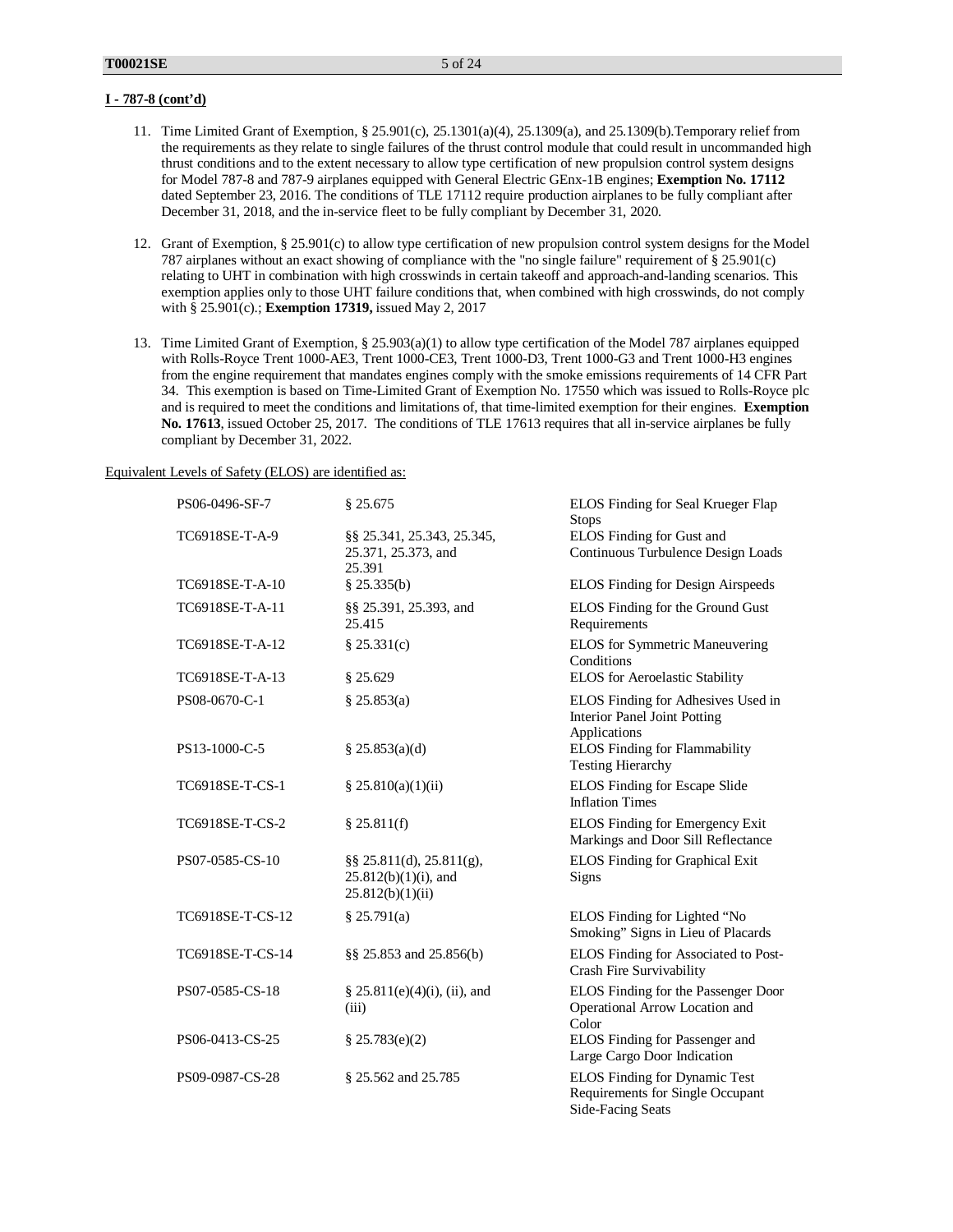| PS12-1032-CS-31<br>RevA | §§ 25.562 and 25.785                                 | ELOS Finding for Dynamic Test<br>Requirements for Single Occupant<br>Oblique Seats with Inflatable<br><b>Restraints</b> |
|-------------------------|------------------------------------------------------|-------------------------------------------------------------------------------------------------------------------------|
| PS12-1033-C-32          | §§ 25.562 and 25.785                                 | ELOS Finding for Dynamic Test<br>Requirements for Single Occupant<br>Side-Facing Seats                                  |
| PS13-0679-CS-33         | §§ 25.561 and 25.621                                 | ELOS Finding for Critical Casting Factor<br>Requirements for Model 787 Series Aircraft                                  |
| PS13-0906-CS-37         | §§ 25.562 and 25.785                                 | ELOS Finding for Dynamic Test<br>Requirements for Side-Facing Seats<br>with Shoulder Restraints                         |
| TC6918SE-T-ES-5         | § 25.831(g)                                          | ELOS Finding for Acceptable High<br>Temperature Physiological<br><b>Environment During Failure</b><br>Condition         |
| TC6918SE-T-ES-16        | § 25.1443(c)                                         | ELOS Finding for the Passenger<br>Oxygen System                                                                         |
| TC6918SE-T-ES-18        | \$25.1441(c)                                         | ELOS Finding for Pulse Oxygen<br><b>System for Passenger</b>                                                            |
| TC6918SE-T-ES-19        | § 25.841(b)(6)                                       | ELOS Finding for Cabin Altitude<br>Warning System for Operations into<br><b>High Altitude Airports</b>                  |
| TC6918SE-T-ES-20        | \$25.1443(d)                                         | <b>ELOS Finding for Portable Pulse</b><br>Oxygen System                                                                 |
| TC6918SE-T-F-4          | § 25.1517                                            | ELOS Finding for Rough Air Speed<br>(VRA)                                                                               |
| TC6918SE-T-F-6          | \$25.107(e)(1)(iv)                                   | ELOS Finding for Minimum Unstick<br>(VMU) Speed Margin                                                                  |
| TC6918SE-T-F-14         | \$25.677(b)                                          | <b>ELOS</b> Finding for Trim Displays                                                                                   |
| TC6918SE-T-F-17         | § 25.255                                             | ELOS Finding for Out-of-Trim<br>Characteristics                                                                         |
| PS06-0496-F-18          | § 25.1555                                            | ELOS Engine and APU Fire Handle<br>Design                                                                               |
| PS06-0413-F-20          | \$25.1325(e)                                         | ELOS Finding for the Standby Air<br>Data System                                                                         |
| PS14-0452-F-23A         | § 25.251                                             | <b>ELOS Finding for Vibration/Buffeting</b><br>Compliance Criteria, Panasonic Ku-<br><b>Band Radome Antenna</b>         |
| PS05-0177-P-2           | \$25.981(b)(2)                                       | ELOS Finding for the Fuel Tank<br>Flammability Rule (FTFR)                                                              |
| TC6918SE-T-P-2          | §§ $25.933(a)(1)(i)$ and<br>25.933(a)(1)(ii)         | <b>ELOS</b> Finding for Flight Critical<br>Thrust Reverser                                                              |
| PS14-0470-P-15          | § K25.2.2(d)(1)                                      | ELOS Finding for the 787-8/-9<br>Rolls-Royce Trent 1000-TEN<br><b>ETOPS Ground Test</b>                                 |
| TC6918SE-T-P-3          | \$25.1182(a)                                         | <b>ELOS</b> Finding for Fire Safety<br>Requirements for the Aft Strut Fairing<br>Compartment                            |
| TC6918SE-T-G-8          | §§ 25.1529, 25.1729,<br>Appendix H25.4 To Part<br>25 | ELOS Finding for formatting of<br>Boeing ICA Manuals - Airworthiness<br>Limitations on Models 787                       |
| TC6918SE-T-P-13         | §§ E25.1, F25.1 and G25.1                            | ELOS Finding for the Auxiliary<br>Power Unit (APU) Installation                                                         |
| TC6918SE-T-P-17         | § 25.934                                             | ELOS Finding for the Engine and<br>Thrust Reverser System Testing                                                       |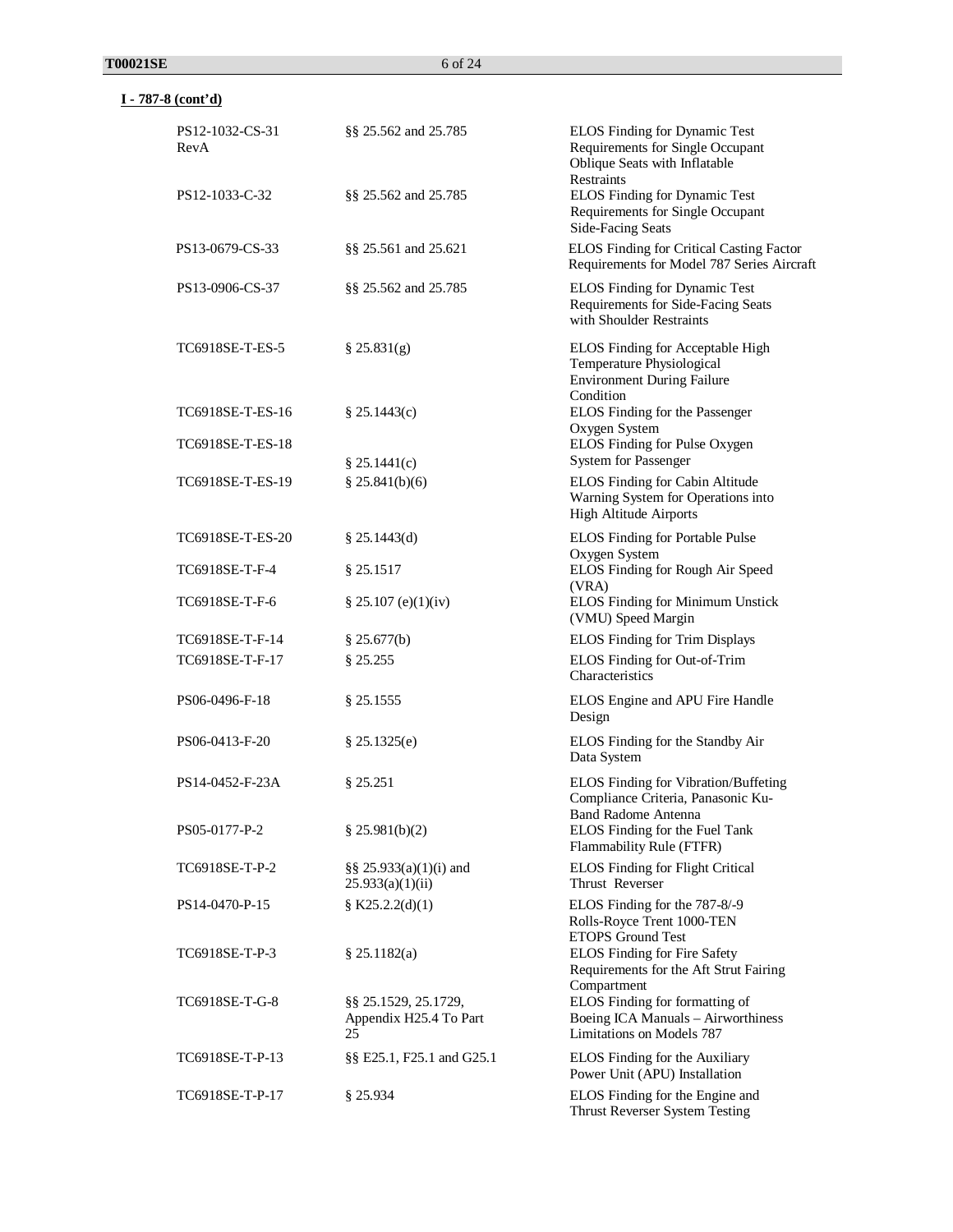| TC6918SE-T-P-19   | §§ 25.1023(b) and<br>25.1121(c)                                 | <b>ELOS</b> Finding for Auxiliary Power<br>System                            |
|-------------------|-----------------------------------------------------------------|------------------------------------------------------------------------------|
| TC6918SE-T-P-20   | §§ 25.997 and<br>25.1305(c)(6)                                  | ELOS Finding for Warning Means for<br>Engine Fuel Filter Contamination       |
| TC6918SE-T-P-27   | § 25.1145(a)                                                    | ELOS Finding for Engine Igniter<br>Flight-deck Switch Configuration          |
| PS06-0414-P-34    | $\S$ § 25.1181(a)(6),<br>25.1181(b), 25.1182, and<br>25.1183(a) | ELOS Finding for Fire Safety<br>Requirements for GEnx-1B                     |
| PS13-0546-P-36    | §§ 25.1549(b)                                                   | ELOS Finding for the Display of<br>Powerplant Instruments                    |
| TC6918SE-T-SA-7   | §§ 25.1301, 25.1309 and<br>25.131                               | ELOS Finding for use of ARAC<br><b>Recommended Revision</b>                  |
| TC6918SE-T-SA-10  | \$25.1459(a)(2)                                                 | <b>ELOS</b> Finding for Flight Recorders                                     |
| TC6918SE-T-SA-11  | \$25.1303(c)(1)                                                 | <b>ELOS</b> Finding for Overspeed Aural<br>Warning                           |
| TC6918SE-T-SA-29  | \$25.1333(a)                                                    | ELOS Finding for Instrument Systems                                          |
| TC6918SE-T-SE-14  | \$25.1351(b)(5)                                                 | ELOS Finding for the Flight Control<br>Electronics DC Power System           |
| PS06-0496-T-SE-15 | $§$ 25.1317(b)                                                  | <b>ELOS</b> Finding for High Intensity<br>Radiated Fields (HIRF)             |
| TC6918SE-T-SF-1   | \$25.671(c)(2)                                                  | ELOS Finding for Flight Control System<br>Failure Criteria                   |
| TC6918SE-T-SF-5   | \$25.777(e)                                                     | ELOS Finding for the Wing Flap Control<br>Lever                              |
| TS15-0029-F-1     | \$25.251                                                        | ELOS Finding for Vibration/Buffeting<br>Compliance Criteria, Taxi Aid Camera |

Special Conditions with respect to the following subjects apply to the Model 787-8:

| SC No.,    | Subject                                                                                                                                                                                                                                                  |
|------------|----------------------------------------------------------------------------------------------------------------------------------------------------------------------------------------------------------------------------------------------------------|
| 25-348-SC  | Composite Wing and Fuel Tank Structure—Fire Protection Requirements                                                                                                                                                                                      |
| 25-354A-SC | Interaction of Systems and Structures, Electronic Flight Control System-Control<br>Surface Awareness, High Intensity Radiated Fields (HIRF) Protection, Limit<br>Engine Torque Loads for Sudden Engine Stoppage, and Design Roll Maneuver<br>Requirement |
| 25-355-SC  | Reinforced Flightdeck Bulkhead                                                                                                                                                                                                                           |
| 25-356-SC  | Systems and Data Networks Security-Isolation or Protection From Unauthorized<br>Passenger Domain Systems Access                                                                                                                                          |
| 25-357-SC  | Systems and Data Networks Security-Protection of Airplane Systems and Data<br>Networks from Unauthorized External Access                                                                                                                                 |
| 25-359-SC  | Lithium Ion Battery Installation                                                                                                                                                                                                                         |
| 25-360-SC  | Composite Fuselage In-Flight Fire/Flammability Resistance                                                                                                                                                                                                |
| 25-362-SC  | Crashworthiness Emergency Landing Conditions                                                                                                                                                                                                             |
| 25-363-SC  | Tire Debris Penetration of Fuel Tank Structure                                                                                                                                                                                                           |
| 25-365-SC  | <b>Operation Without Normal Electrical Power</b>                                                                                                                                                                                                         |
| 25-370-SC  | Seats With Non-Traditional, Large, Non-Metallic Panels                                                                                                                                                                                                   |
| 25-414-SC  | Lightning Protection of Fuel Tank Structure to Prevent Fuel Tank Vapor Ignition                                                                                                                                                                          |
| 25-418-SC  | Overhead Flight Crew Rest Compartment Occupiable during Taxi, Takeoff, and<br>Landing                                                                                                                                                                    |
| 25-419-SC  | Overhead Crew Rest Compartment                                                                                                                                                                                                                           |
| 25-431-SC  | Seats with Inflatable Lapbelts                                                                                                                                                                                                                           |
| 25-458-SC  | Single-place Side-facing Seats with Inflatable Lapbelts                                                                                                                                                                                                  |
| 25-682-SC  | Non-Rechargeable Lithium Battery Installations                                                                                                                                                                                                           |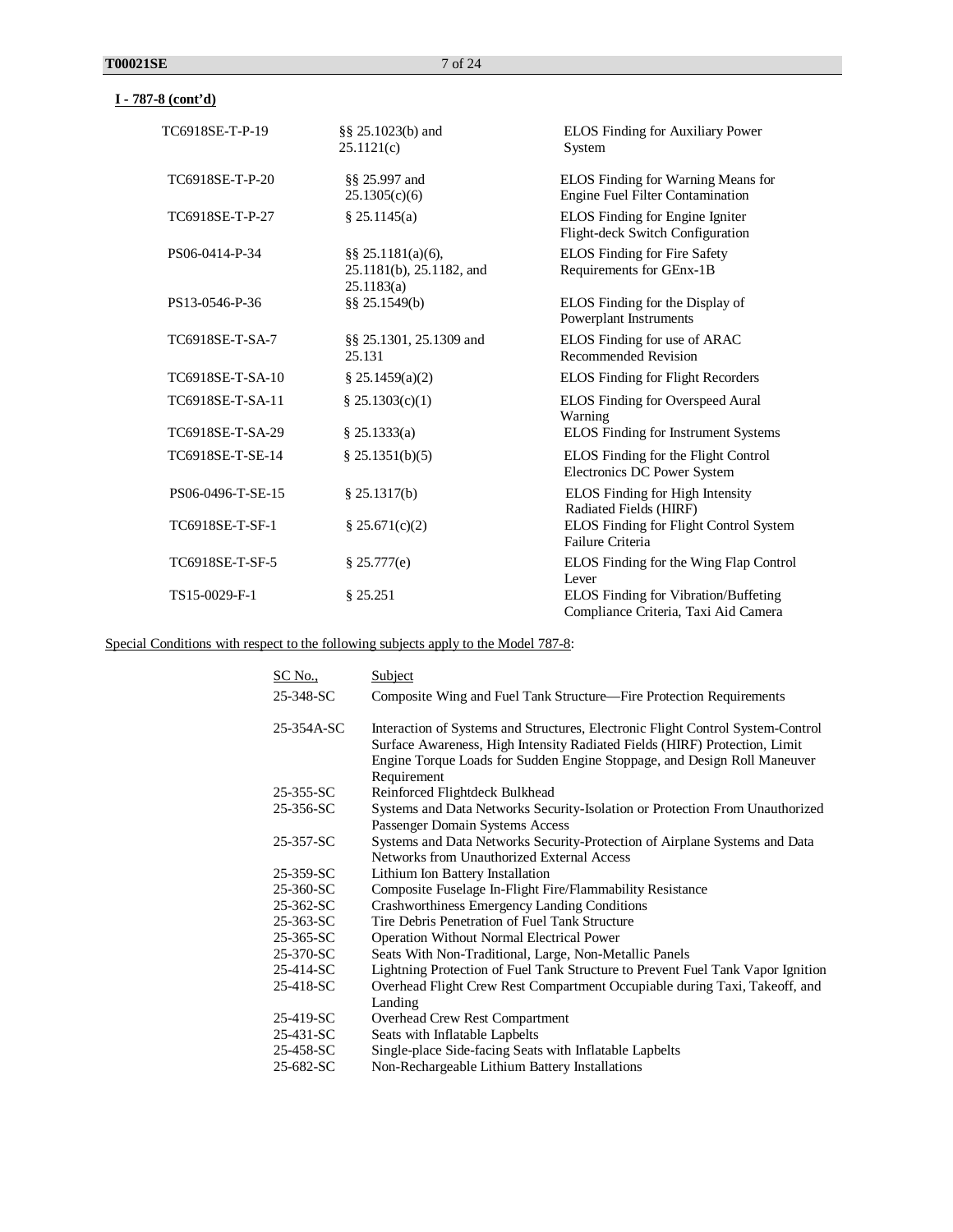## **II. 787-9, Transport Category, Approved June 13, 2014**

| Engines: | 2 Rolls-Royce plc Turbofan Engines; Models: Trent 1000-A2, Trent 1000-AE3, Trent 1000-D2,<br>Trent 1000-D3, Trent 1000-J2, Trent 1000-J3, Trent 1000-K2, Trent 1000-K3<br>(Engine Type Certificate No. E00076EN) |
|----------|------------------------------------------------------------------------------------------------------------------------------------------------------------------------------------------------------------------|
|          | 2 General Electric Turbofan Engines; Models: GEnx-1B67/P2, GEnx-1B70, GEnx-1B70/P1,<br>GEnx-1B70/P2, GEnx-1B70/75/P2, GEnx-1B74/75/P1, GEnx-1B74/75/P2, GEnx-1B76A/P2<br>(Engine Type Certificate No. E00078NE)  |
|          | Authorization for engine intermix is contained in the appropriate FAA approved Airplane Flight<br>Manual                                                                                                         |
| Fuel:    | Rolls-Royce plc Turbofan                                                                                                                                                                                         |
|          | Fuels conforming to:                                                                                                                                                                                             |
|          | ASTM D-1655 grades Jet-A and Jet A-1                                                                                                                                                                             |
|          | MIL-DTL-5624 grade JP-5                                                                                                                                                                                          |
|          | MIL-DTL-83133 grade JP-8                                                                                                                                                                                         |
|          | GOST 10227-86 grade TS-1                                                                                                                                                                                         |
|          | are acceptable. Fuels produced to other specifications and having properties meeting the                                                                                                                         |
|          | requirements of the above specifications are acceptable. The fuel and any fuel additives                                                                                                                         |
|          | must conform to the relevant Engine Operating Instructions.                                                                                                                                                      |
|          | General Electric Turbofan Engines (also, see Note 9):                                                                                                                                                            |
|          | Fuels conforming to:                                                                                                                                                                                             |
|          | ASTM D-1655 grades Jet-A and Jet A-1                                                                                                                                                                             |
|          | MIL-DTL-5624 grade JP-5                                                                                                                                                                                          |
|          | MIL-DTL-83133 grade JP-8                                                                                                                                                                                         |
|          | GOST 10227-86 grade TS-1                                                                                                                                                                                         |
|          | are acceptable. Fuels produced to other specifications and having properties meeting the                                                                                                                         |
|          | requirements of the above specifications are acceptable. The fuel and any fuel additives                                                                                                                         |
|          | must conform to the relevant Engine Operating Instructions                                                                                                                                                       |

Engine Limits:

| Static thrust id, standard day, sea level                                                                           |                                                  |                    |
|---------------------------------------------------------------------------------------------------------------------|--------------------------------------------------|--------------------|
|                                                                                                                     | Takeoff<br>(see Note 10 for<br>operating limits) | Maximum continuous |
| RR Trent 1000-J2 (See Note 20 for ICAO env comp)                                                                    | 78,129                                           | 71,818             |
| RR Trent 1000-A2 (See Note 20 for ICAO env comp)                                                                    | 69,194                                           | 64,722             |
| RR Trent 1000-D2 (See Note 20 for ICAO env comp)                                                                    | 74,511                                           | 69,523             |
| RR Trent 1000-K2 (See Note 20 for ICAO env comp)                                                                    | 78,129                                           | 71,818             |
| RR Trent 1000-AE3 (See Note 20 for ICAO env comp)<br>(See Time Limited Exemption 17613)                             | 69,194                                           | 64,722             |
| RR Trent 1000-D3 (See Note 20 for ICAO env comp)<br>(See Time Limited Exemption 17613)                              | 74,511                                           | 69,523             |
| RR Trent 1000-J3 (See Note 20 for ICAO env comp)<br>(See Time Limited Exemption 17613)                              | 78,129                                           | 71,818             |
| RR Trent 1000-K3 (See Note 20 for ICAO env comp)<br>(See Time Limited Exemption 17613)                              | 78,129                                           | 71,818             |
| GEnx-1B70 (See Note 21 for SDR Reporting)<br>(See Note 7 for ICAO env comp)<br>(See Note 15 for applicable BOM)     | 72,300                                           | 66,500             |
| GEnx-1B70/P1 (See Note 21 for SDR Reporting)<br>(See Note 7 for ICAO env comp)<br>(See Note 16 for applicable BOM)  | 72,300                                           | 66,500             |
| GEnx-1B70/P2 (See Note 21 for SDR Reporting)<br>(See Note 20 for ICAO env comp)<br>(See Note 18 for applicable BOM) | 72,300                                           | 66,500             |

Static thrust lb, standard day, sea level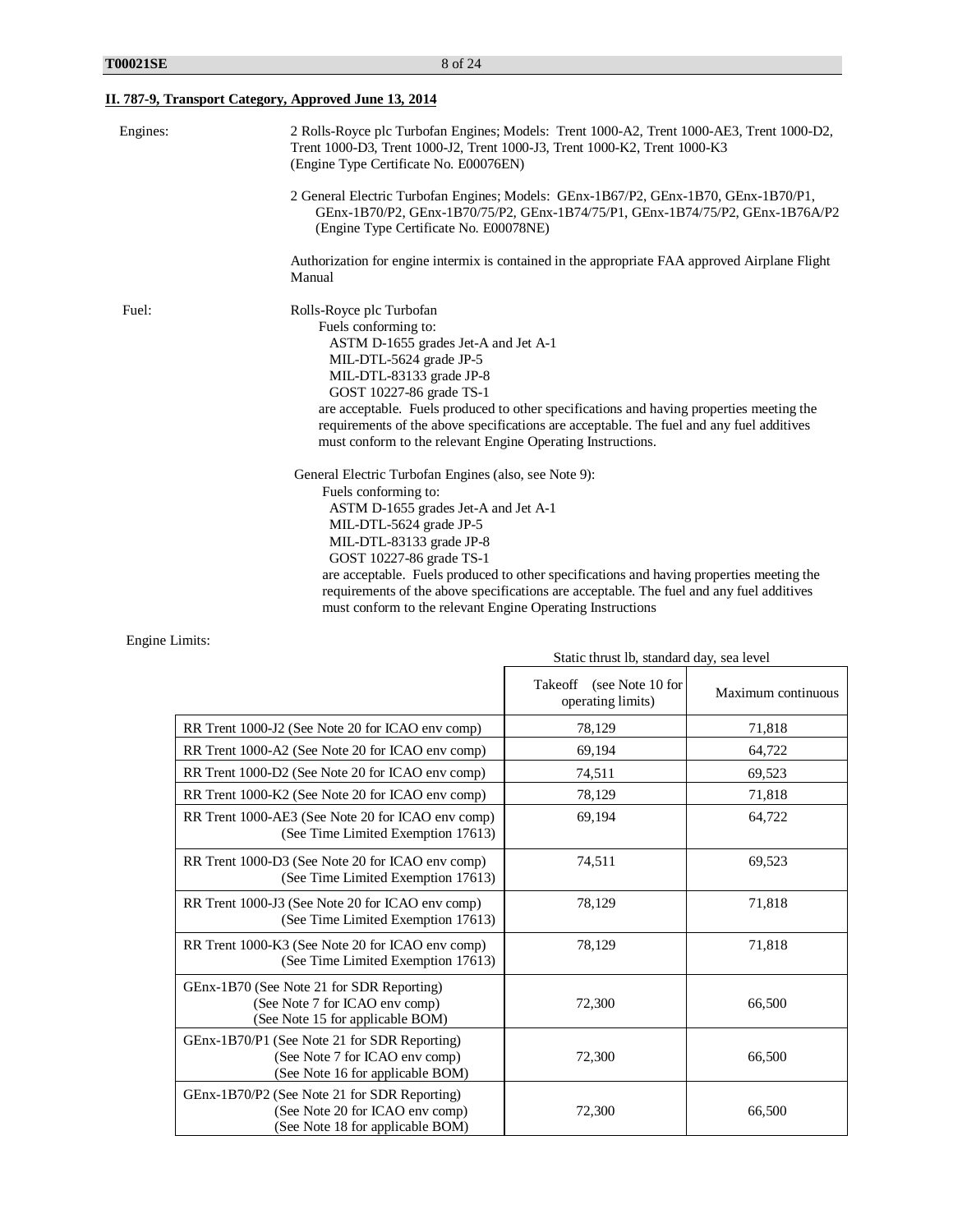| $II - 787-9$ (cont'd)<br>Engine Limits (Continued):                                                                        | Takeoff<br>(see Note 10 for<br>operating limits) | Maximum continuous |
|----------------------------------------------------------------------------------------------------------------------------|--------------------------------------------------|--------------------|
| GEnx-1B74/75/P1 (See Note 21 for SDR Reporting)<br>(See Note 20 for ICAO env comp)<br>(See Note 16 for applicable BOM)     | 76,700                                           | 68,600             |
| GEnx-1B67/P2 (See Note 21 for SDR Reporting)<br>(See Note 20 for ICAO env comp)<br>(See Note 18 for applicable BOM)        | 69,400                                           | 61,500             |
| GEnx-1B70/75/P2 (See Note 21 for SDR Reporting)<br>(See Note 20 for ICAO env comp)<br>(See Note 18, 19 for applicable BOM) | 72,300                                           | 66,500             |
| GEnx-1B74/75/P2 (See Note 21 for SDR Reporting)<br>(See Note 20 for ICAO env comp)<br>(See Note 18 for applicable BOM)     | 76,700                                           | 68, 600            |
| GEnx-1B76A/P2 (See Note 21 for SDR Reporting)<br>(See Note 20 for ICAO env comp)<br>(See Note 18 for applicable BOM)       | 78,500                                           | 68,600             |

For engine operating limits see the applicable Engine Type Certificate Data Sheet or the FAA approved Airplane Flight Manual. (See Note 2 for AFM ref)

Airspeed Limits: VMO/MMO = 350KEAS / 360KIAS / 0.90M. For other airspeed limits, see the appropriate FAA-approved Airplane Flight Manual.

CG Range: See the appropriate FAA-approved Airplane Flight Manual.

Empty Weight C.G.: None

Maximum Weights: See the appropriate FAA-approved Airplane Flight Manual.

Model Serial Number

| 787-9 | 34305-34317, 34334, 34335, 34499, 34500, 34504, 34513, 34517, 34522, 34523, 34524, 34526,  |
|-------|--------------------------------------------------------------------------------------------|
|       | 34527, 34529-34534, 34810-34814, 34841, 34843, 34845, 34848, 34858, 35151-35154, 35265-    |
|       | 35270, 35317, 35318, 35321, 35322, 35422-35425, 35880, 36113, 36401-36409, 37109, 37112-   |
|       | 37116, 37119, 37146, 37168-37184, 37307, 37308, 37811-37815, 37931, 37963-37978, 38047,    |
|       | 38137, 38138, 38180, 38357, 38459, 38461, 38467, 37468, 38474, 38478, 38479, 38482, 38616- |
|       | 38618, 38620-38632, 38755, 38756, 38760-38782, 38784, 38785, 38891, 38892, 39038, 39039,   |
|       | 39287-39291, 39646-39664, 40045-40047, 40638-40645, 40647-40652, 40751, 40918, 40939,      |
|       | 40956, 41544-41551, 41988, 41989, 42117, 42486, 42487, 42495, 43217, 43218, 43859-43862,   |
|       | 43864, 43869-43874, 44426, 44427, 44578, 44579, 60141-60144, 60146, 60147, 60283-60285,    |
|       | 61519, 61520, 61522, 62082, 62712-62724, 63040-63042, 63310, 63311-63313, 63322, 63548     |

### PERTINENT DATA

Minimum Crew: Two (2): pilot and copilot Maximum Passengers: The maximum number of passengers approved for emergency evacuation is: 420 with four pairs of exits in an (A, A, A, A) exit arrangement, 355 with four pairs of exits in a (C, A, A, A) exit arrangement, 355 with four pairs of exits in an (A, A, C, A) exit arrangement, and

300 with four pairs of exits in a (C, A, C, A) exit arrangement.

Maximum passenger capacity may be further limited by Environmental Control System ventilation per occupant requirement defined in  $25.831(a)$ .

| Max. Baggage/Cargo:      | See appropriate FAA-approved Weight and Balance Manual. (See Note 1 for W&B ref) |
|--------------------------|----------------------------------------------------------------------------------|
| Fuel and Oil Capacities: | See appropriate FAA-approved Weight and Balance Manual. (See Note 1 for W&B ref) |
| Max Operating Altitude:  | 43,100 feet                                                                      |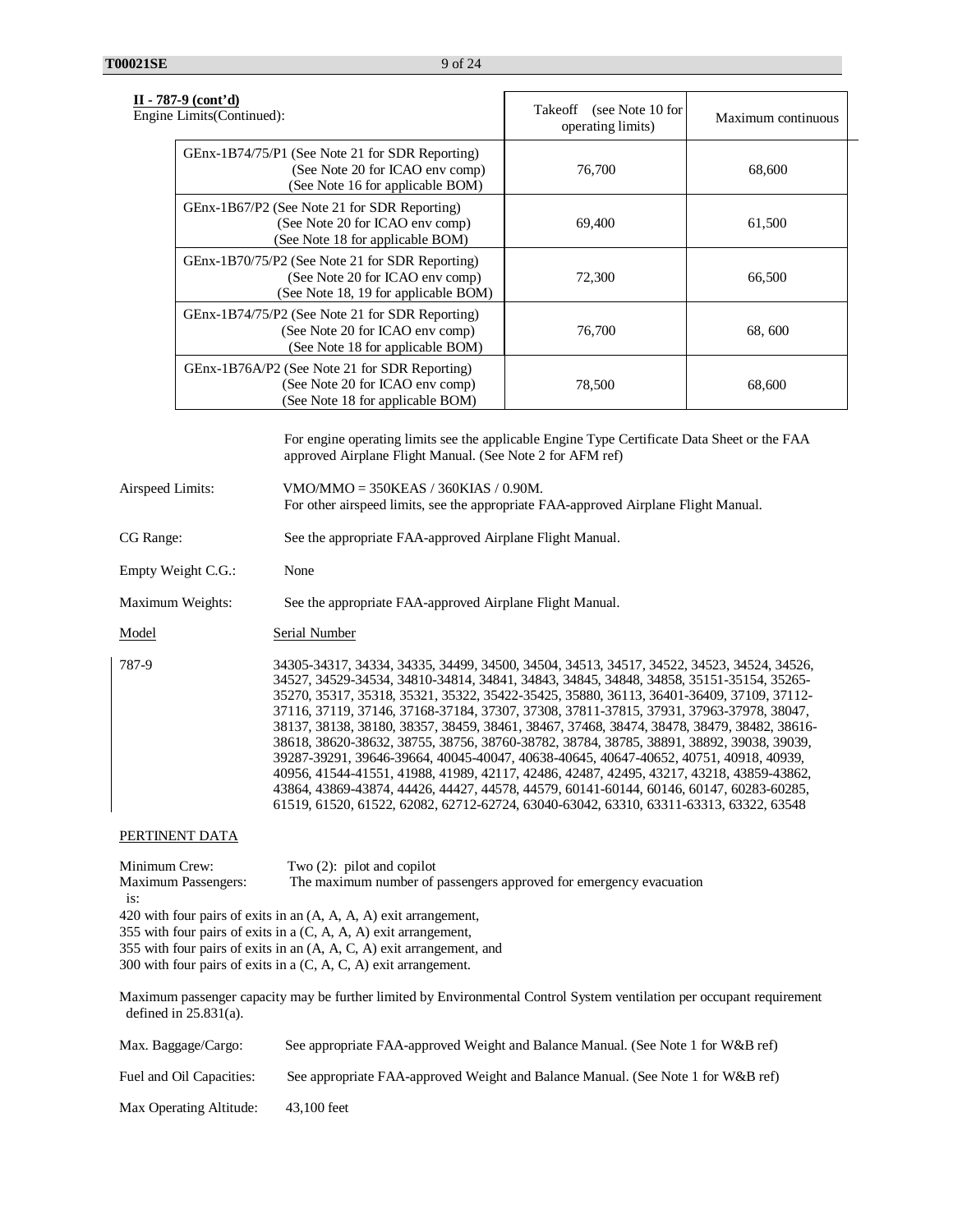Certification Basis: 14 CFR Part 25, Airworthiness Standards, through Amendment 25-128, with exceptions as noted below.

| Section No.         | Title                                                                                           | At Amdt. 25- |
|---------------------|-------------------------------------------------------------------------------------------------|--------------|
| 25.107              | <b>Takeoff Speeds</b>                                                                           | 135          |
| 25.795(b)(1)        | Security considerations                                                                         | N/A          |
| 25.795(c)(2)        | Security considerations                                                                         | N/A          |
| 25.795(c)(3)(i)     | Security considerations                                                                         | N/A          |
| 25.125(b)(2)(ii)(B) | Landing                                                                                         | 108          |
| 25.1309             | For Cargo Fire Protection Systems and<br>Uncommanded High Thrust                                | 128          |
| 25.1317             | remains at FAA Special Condition 25-354A-SC<br>for the Integrated Standby Flight Display (ISFD) |              |

14 CFR Part 26, Based on 14 CFR  $\S 21.101(g)$  for changes made to TCs applicable provisions of 14 CFR part 26 are included in the certification basis. For any future 14 CFR part 26 amendments, the holder of this TC must demonstrate compliance with the applicable sections. Compliance has been found for the following regulations through Amendment 26-5, for §§ 26.21, 26.37, 26.43, and 26.45

14 CFR Part 34, Fuel Venting and Exhaust Emission Requirements for Turbine Engine Powered, through Amendment 34-5. The certification basis for emissions also includes compliance to the International Civil Aviation Organization ( ICAO) Annex 16, Volume II, Third Edition, Part III, Chapter 2, Section 2.2.2 for SN, Section 2.3.2 for CO and HC, Section 2.3.2.e.3 for NOx (also known as CAE P/8), and Part II Chapter 2 for fuel venting, which have been demonstrated.

14 CFR Part 36, Noise Standards: Aircraft Type Certification and Airworthiness Certification, through Amendment 36-28. The certification basis for noise also includes compliance to ICAO Annex 16, Volume I, Chapter 4, Amendment 9,  $(5<sup>th</sup> Edition)$ .

The Following Optional Design Regulations have been complied with:

| 14 CFR §§ 25.801, 25.1411(d), (e), (f), (g) and 25.1415                        |
|--------------------------------------------------------------------------------|
| 14 CFR § 25.1419                                                               |
| The 787-9 has been evaluated in accordance with the type design requirements   |
| of 14 CFR $\S$ 25.3(b)(2) and 25.1535 and found suitable for greater than 180- |
| minute ETOPS operations when operated and maintained in accordance with        |
| Boeing Document No. D021Z002-01, "Model 787 ETOPS Configuration,               |
| Maintenance, and Procedures." This finding does not constitute approval to     |
| conduct ETOPS.                                                                 |
|                                                                                |

#### Exemptions from 14 CFR Part 25:

- 1. Grant of Exemption, § 25.562(b)(2), Relief from floor warpage testing requirements for flightdeck seats on the Boeing Model 787 series airplanes; **Exemption No. 9486**, September 11, 2007.
- 2. Grant of Exemption, § 25.809(a), Relief from the requirement that flightcrew emergency exits have a means to view outside conditions under all lighting situations for the Boeing Model 787 series airplanes; **Exemption No. 10114**, August 11, 2010.
- 3. Partial Grant of Exemption,  $\S 25.841(a)(2)(i)$  (ii), Relief from the requirement that the airplane must be designed so that occupants will not be exposed to a cabin pressure altitude that exceeds the following after decompression from any failure condition not shown to be extremely improbable: (i) Twenty-five thousand (25,000) feet for more than 2 minutes; or (ii) Forty thousand (40,000) feet for any duration for the Boeing Company's Model 787-9 airplanes. **Exemption No. 10962,** March 3, 2014
- 4. Grant of Exemption, § 25.1447(c)(1), Relief from the requirement for passenger oxygen masks to be automatically presented before the cabin pressure altitude exceeds 15,000 feet for the Boeing Model 787 series airplanes; **Exemption No. 9801,** December 12, 2008.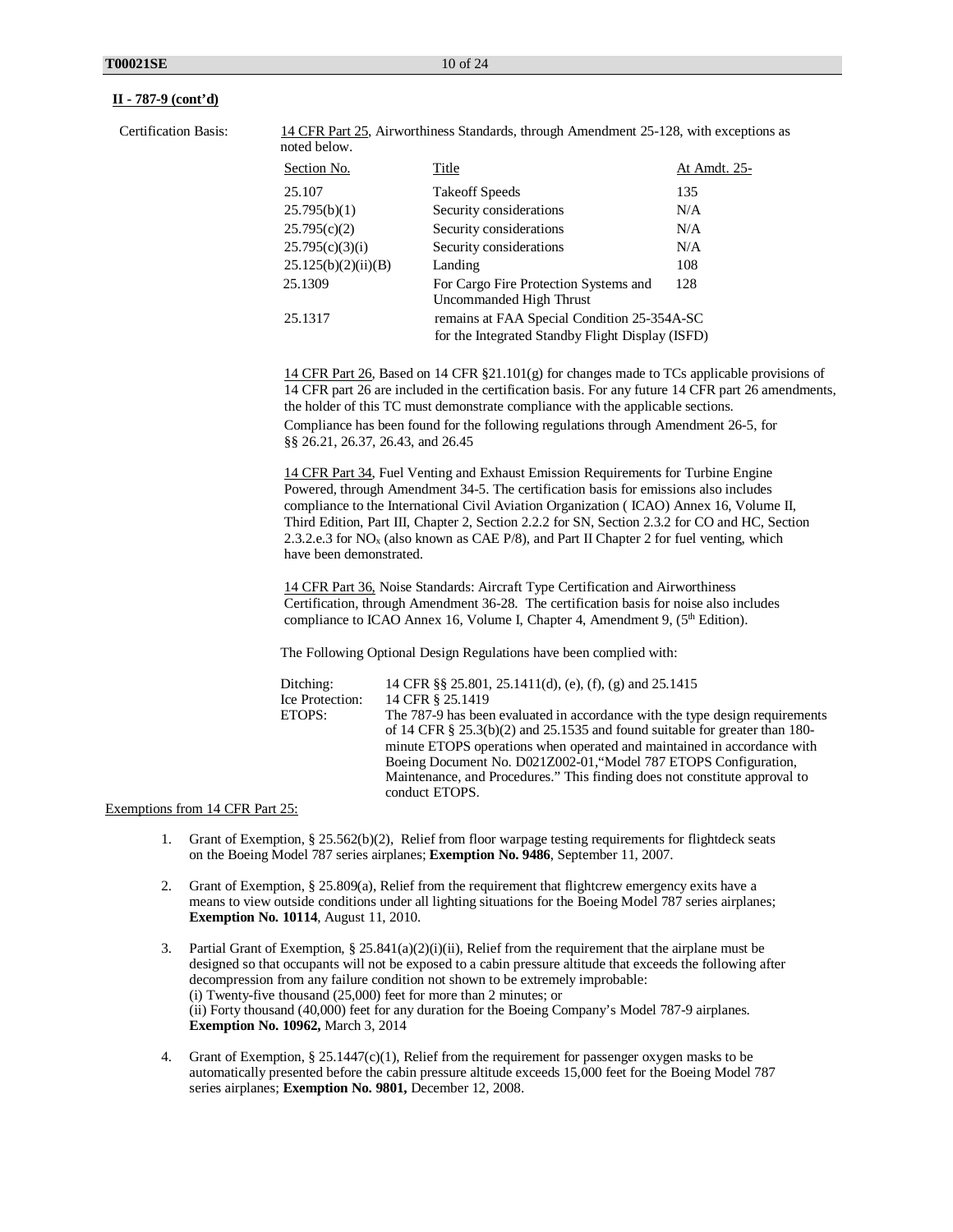- 5. Time Limited Grant of Exemption §25.1301(a)(1), Relief from the requirements that the airplane must function properly when installed be designed appropriate to its intended function for Ram Air Turbine (RAT) Generator Control Unit (GCU) on the Boeing model 787-9 airplane and Time Limited Grant of Exemption §25.1301(a)(4), §25.1309(a) and §25.1309(b)(2), Relief from the requirements that Systems and equipment must function properly when installed; Systems and equipment must perform intended function and Hazardous effects must be improbable for the Altitude-Select knob on the Boeing model 787-9 Autoflight Mode Control Panel; **Exemption No. 11002,** June 12, 2014 (Expires August 31, 2015 for the RAT GCU, November 30, 2015 for the MCP Altitude-select knob).
- 6. Grant of Exemption, § 25.853(d) and condition 1 of Special Condition No. 25-370-SC relief from the flammability requirements for large surface areas on seats in the Boeing Model 787-9 series airplanes; **Exemption 10868,** September 12, 2013 and **Exemption No. 10868A,** November 5, 2013.
- 7. Grant of Exemption, § 25.813(e) at Amendment 25-116 No door may be installed between any passenger seats that is occupiable for takeoff and landing and any passenger emergency exit, such that the door crosses any egress path (including aisles, cross aisles and passageways); **Exemption 10879,** October 18, 2013.
- 8. Time Limited Grant of Exemption §25.1305(c)(5) at Amendment 25-120, providing flight-deck annunciation of operation of the engine VBV ice-protection system; **Exemption 11081**, issued October 10, 2014, requires production airplanes to be fully compliant after June 30, 2015 and the in-service fleet to be fully compliant after March 31, 2016. Time Limited Grant of Exemption § 25.939(a), at Amendment 25- 40, for airplanes that have incorporated engine ice protection system modifications and associated AFM limitations; **Exemption 11081A**, issued January 20, 2015, requires production airplanes to be fully compliant by June 30, 2015 and prohibits in-service fleet retrofit after June 30, 2015. . **Exemption 11081B**, issued June 10, 2015, extends the dates of 11081A requiring production airplanes to be fully compliant to § 25.939(a), at Amendment 25-40, to December 31, 2015and prohibits in-service fleet retrofit after December 31, 2015.
- 9. Time Limited Grant of Exemption, § 25.901(c), 25.1301(a)(4), 25.1309(a), and 25.1309(b).Temporary relief from the requirements as they relate to single failures of the thrust control module that could result in uncommanded high thrust conditions and to the extent necessary to allow type certification of new propulsion control system designs for Model 787-8 and 787-9 airplanes equipped with General Electric GEnx-1B engines; **Exemption No. 17112** dated September 23, 2016. The conditions of TLE 17112 require production airplanes to be fully compliant after December 31, 2018, and the in-service fleet to be fully compliant by December 31, 2020.
- 10. Grant of Exemption,  $\S 25.901(c)$  to allow type certification of new propulsion control system designs for the Model 787 airplanes without an exact showing of compliance with the "no single failure" requirement of § 25.901(c) relating to UHT in combination with high crosswinds in certain takeoff and approach-and-landing scenarios. This exemption applies only to those UHT failure conditions that, when combined with high crosswinds, do not comply with § 25.901(c).; **Exemption 17319**, issued May 2, 2017
- 11. Time Limited Grant of Exemption, § 25.903(a)(1) to allow type certification of the Model 787 airplanes equipped with Rolls-Royce Trent 1000-AE3, Trent 1000-D3, Trent 1000-J3 and Trent 1000-K3 engines from the engine requirement that mandates engines comply with the smoke emissions requirements of 14 CFR Part 34. This exemption is based on Time-Limited Grant of Exemption No. 17550 which was issued to Rolls-Royce plc and is required to meet the conditions and limitations of, that time-limited exemption for their engines. **Exemption No. 17613**, issued October 25, 2017. The conditions of TLE 17613 requires that all inservice airplanes be fully compliant by December 31, 2022.

|--|

| TC6918SE-T-A-9  | \$§ 25.341, 25.343,  | <b>ELOS</b> Finding for Gust and Continuous |
|-----------------|----------------------|---------------------------------------------|
|                 | 25.345, 25.371,      | Turbulence Design Loads                     |
|                 | 25.373, and 25.391   |                                             |
| TC6918SE-T-A-10 | \$25.335(b)          | <b>ELOS</b> Finding for Design Airspeeds    |
| TC6918SE-T-A-11 | \$\$ 25.391, 25.393, | <b>ELOS</b> Finding for Ground Gust         |
|                 | 25.415               | Requirements                                |
| TC6918SE-T-A-12 | \$25.331(c)          | <b>ELOS</b> Finding for Symmetric           |
|                 |                      | <b>Maneuvering Conditions</b>               |
| TC6918SE-T-A-13 | $§$ § 25.629,        | ELOS Finding for Aeroelastic Stability      |
|                 | 25.671(c)(2)         |                                             |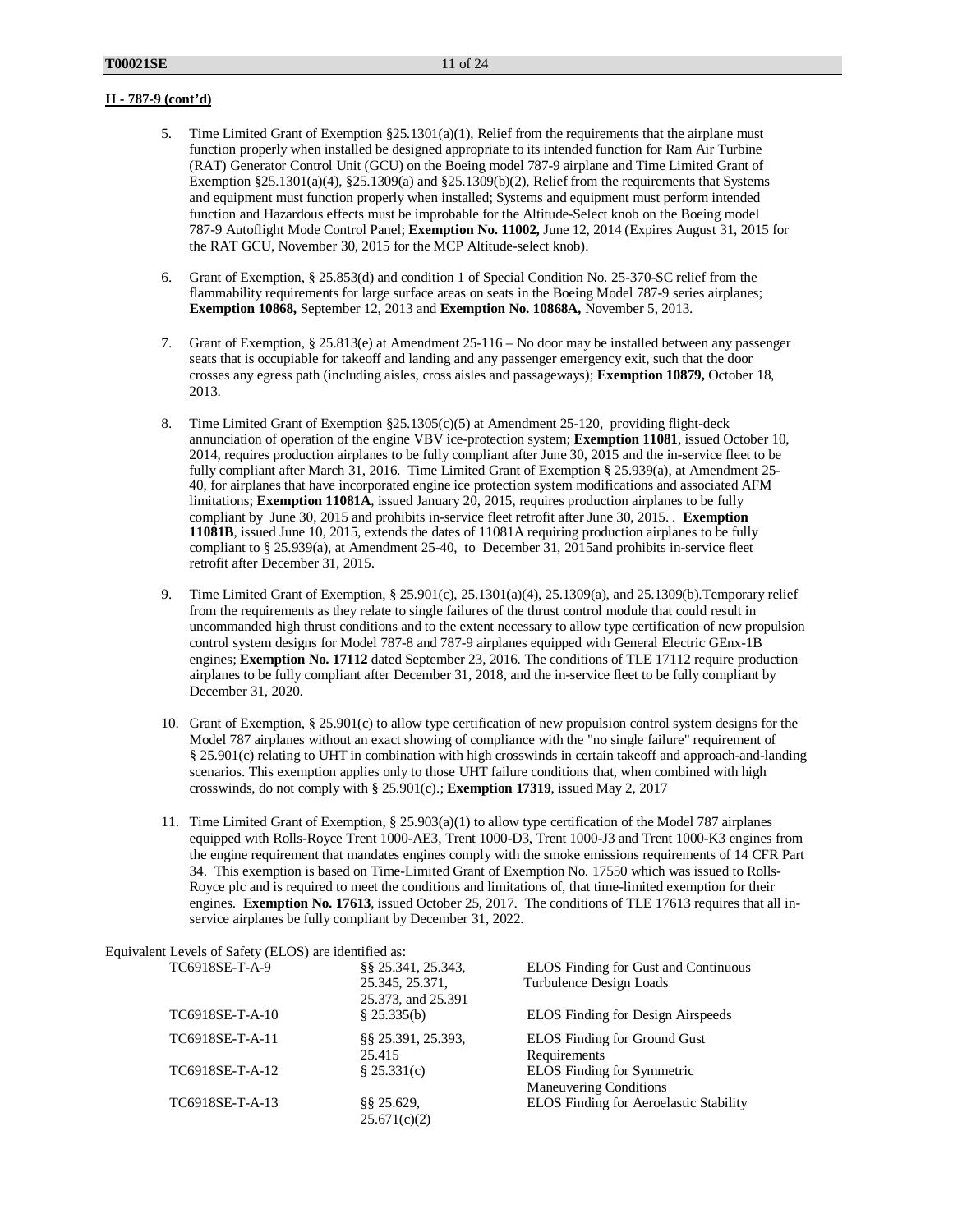| $II - 787-9$ (cont'd)<br>Equivalent Levels of Safety (cont) |                                                                 |                                                                                                                                 |
|-------------------------------------------------------------|-----------------------------------------------------------------|---------------------------------------------------------------------------------------------------------------------------------|
| PS13-1000-C-5                                               | $\S$ 25.853(a)(d)                                               | ELOS Finding for Flammability Testing                                                                                           |
| TC6918SE-T-CS-1                                             | \$25.810(a)(1)(ii)                                              | Hierarchy<br>ELOS Finding for Escape Slide Inflation<br><b>Times</b>                                                            |
| TC6918SE-T-CS-2                                             | \$25.811(f)                                                     | ELOS Finding for Emergency Exit<br>Markings and Door Sill Reflectance                                                           |
| PS07-0585-CS-10                                             | §§ 25.811(d) and<br>$(g)$ , 25.812(b)(1)(i)<br>and $(b)(1)(ii)$ | ELOS Finding for Graphical Exit Signs                                                                                           |
| TC6918SE-T-CS-12                                            | \$25.791                                                        | ELOS Finding for Lighted "No smoking"<br>Signs in Lieu of Placards                                                              |
| TC6918SE-T-CS-14                                            | \$25.856(b)                                                     | ELOS Finding for Fuselage Post-Crash<br>Fire Survivability                                                                      |
| PS07-0585-CS-18                                             | \$25.811(e)(4)(i),<br>$(ii)$ and $(iii)$                        | ELOS Finding for Passenger Door<br>Operational Arrow Location and Color                                                         |
| PS06-0413-CS-25                                             | \$25.783(e)(2)                                                  | ELOS Finding for Passenger and Large<br>Cargo Door Indication                                                                   |
| PS12-1033-C-32                                              | §§ 25.562 and<br>25.785                                         | ELOS Finding for Dynamic Test<br>Requirements for Single Occupant Side-<br><b>Facing Seats</b>                                  |
| PS13-0679-CS-33                                             | §§ 25.561 and<br>25.621                                         | ELOS Finding for Critical Casting Factor<br>Requirements for Model 787 Series                                                   |
| PS13-0906-CS-37                                             | $$25.562$ and<br>25.785                                         | Aircraft<br><b>ELOS</b> Finding for Dynamic Test<br>Requirements for Single Occupant Side-<br><b>Facing Seats</b>               |
| TC6918SE-T-ES-5                                             | \$25.831(g)                                                     | ELOS Finding for Acceptable High<br>Temperature Physiological Environment<br>During Failure Conditions                          |
| TC6918SE-T-ES-16                                            | \$25.1443(c)                                                    | ELOS Finding for Passenger Oxygen<br>System                                                                                     |
| TC6918SE-T-ES-18                                            | \$25.1441(c)                                                    | ELOS Finding for Pulse Oxygen System<br>for Passengers                                                                          |
| TC6918SE-T-ES-19                                            | \$25.841(b)(6)                                                  | ELOS Finding for Cabin Altitude<br>Warning Systems for Operation into High<br><b>Altitude Airports</b>                          |
| TC6918SE-T-ES-20                                            | \$25.1443(d)                                                    | ELOS Finding for Portable Pulse Oxygen<br>System                                                                                |
| TC6918SE-T-F-4                                              | § 25.1517                                                       | ELOS Finding for Finding for Rough Air<br>Speed (V <sub>RA</sub> )                                                              |
| TC6918SE-T-F-14                                             | § 25.677(b)                                                     | <b>ELOS</b> Finding for Trim Displays                                                                                           |
| TC6918SE-T-F-17                                             | § 25.255                                                        | ELOS Finding for Out of Trim                                                                                                    |
| PS06-0496-F-18                                              | \$25.1555(d)(1)                                                 | Characteristics<br>ELOS Finding for Engine and APU Fire<br>Handle Design                                                        |
| PS06-0496-T-F-21                                            | \$25.1325(e)                                                    | ELOS Finding for Standby Air Data<br>System                                                                                     |
| PS06-0496-F-22                                              | $§$ 25.123(a) and (b)                                           | ELOS Finding for Speeds for En Route<br><b>Flight Paths</b>                                                                     |
| TC6918SE-T-G-8                                              | $\S$ § 25.1529,<br>25.1729, Appendix<br>$H25.4(a)$ and (b)      | ELOS Finding for Formatting of Boeing<br><b>Instructions for Continued Airworthiness</b><br>Manuals - Airworthiness Limitations |
| PS14-0452-F-23A                                             | \$25.251                                                        | ELOS Finding for Vibration/Buffeting<br>Compliance Criteria, Panasonic Ku-Band                                                  |
| PS05-0177-P-2                                               | $\S$ § 25.981(b)(2)                                             | Radome Antenna<br>ELOS Finding for Fuel Tank<br>Flammability Reduction Rule                                                     |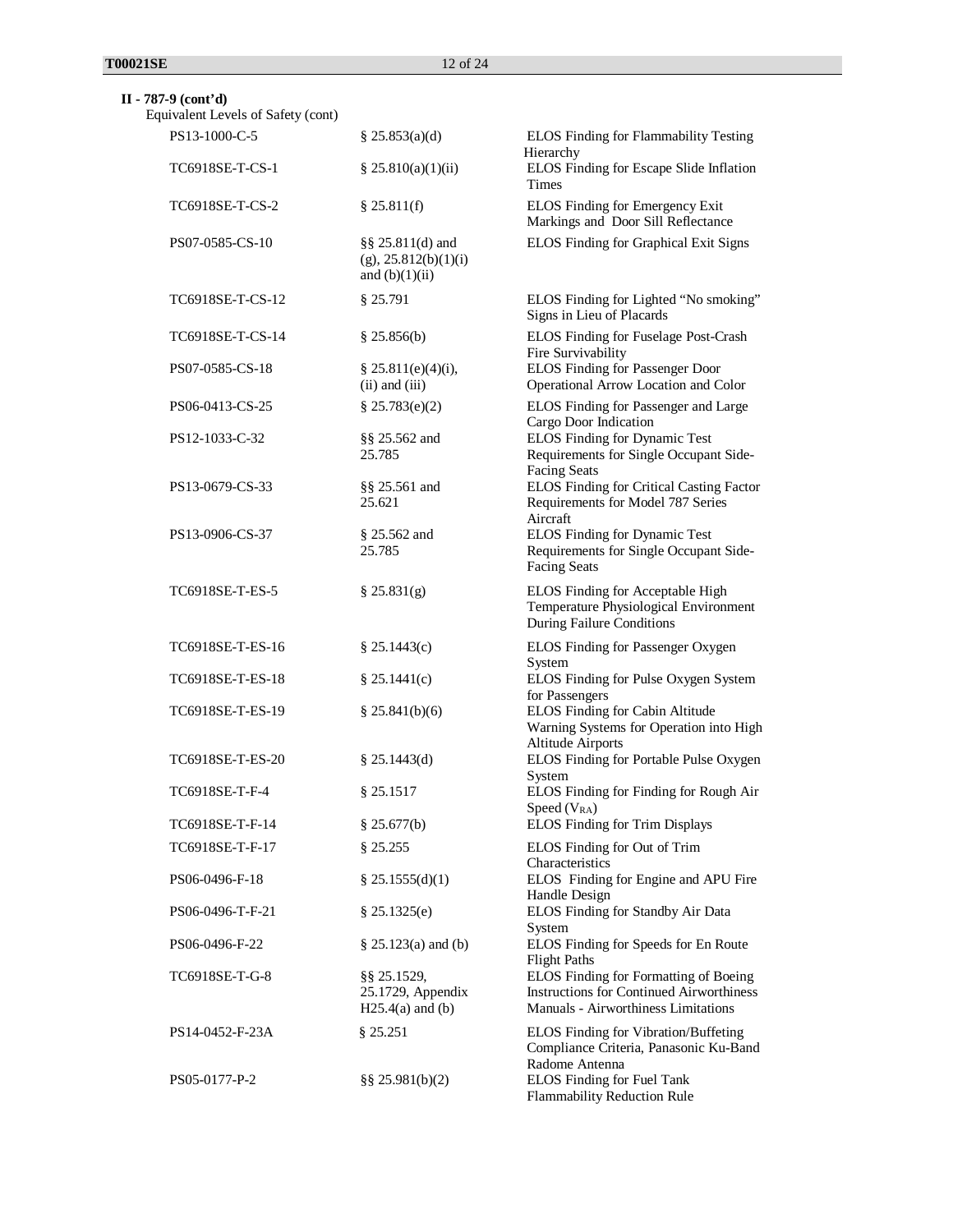Equivalent Levels of Safety (cont)

| TC6918SE-T-P-2    | § 25.933(a)(1)(i)<br>and $(a)(1)(ii)$                                 | ELOS Finding for Flight Critical Thrust<br>Reverser                                   |
|-------------------|-----------------------------------------------------------------------|---------------------------------------------------------------------------------------|
| TC6918SE-T-P-3    | \$25.1182(a)                                                          | ELOS Finding for Fire Safety<br>Requirements for the Aft Strut Fairing<br>Compartment |
| TC6918SE-T-P-13   | Part 25 subpart E, F<br>& G                                           | ELOS Finding for Auxiliary Power Unit<br>(APU) Installation                           |
| PS14-0470-P-15    | K25.2.2(d)(1)                                                         | ELOS Finding for the 787-8/-9 Rolls-Royce<br>Trent 1000-TEN ETOPS Ground Test         |
| TC6918SE-T-P-17   | \$25.934                                                              | ELOS Finding for Engine and Thrust<br><b>Reverser System Testing</b>                  |
| TC6918SE-T-P-19   | §§ 25.1023(b),<br>25.1121(c)                                          | ELOS Finding for Auxiliary Power<br>System                                            |
| TC6918SE-T-P-20   | §§ 25.997 and<br>25.1305(c)(6)                                        | ELOS Finding for Warning Means for<br><b>Engine Fuel Filter Contamination</b>         |
| TC6918SE-T-P-27   | § 25.1145(a)                                                          | ELOS Finding for Engine Igniter<br>Flightdeck Switch Configuration                    |
| PS06-0414-P-34    | $\S$ § 25.1181(a)(6),<br>$25.1181(b)$ ,<br>25.1182, and<br>25.1183(a) | <b>ELOS</b> Finding for Fire Safety<br>Requirements for GEnx-1B                       |
| PS13-0546-P-36    | §§ 25.1549(b)                                                         | ELOS Finding for the Display of Powerplant<br>Instruments                             |
| TC6918SE-T-SA-10  | $\frac{8}{9}$ 25.1459(a)(2)                                           | ELOS Finding for Flight Recorders                                                     |
| TC6918SE-T-SA-11  | \$25.1303(c)(1)                                                       | ELOS Finding for Overspeed Aural<br>Warning                                           |
| TC6918SE-T-SA-29  | § 25.1333(a)                                                          | ELOS Finding for Instrument Systems                                                   |
| PS06-0496-T-SA-31 | \$\$ 25.1301,<br>25.1309, and<br>25.1310                              | ELOS Finding for Use of ARAC<br><b>Recommended Revision</b>                           |
| PS12-0038-SE-11   | § 25.1713(c)                                                          | ELOS Finding for the Engine Wiring<br>Interconnection System (EWIS)                   |
| TC6918SE-T-SE-14  | \$25.1351(b)(5)                                                       | ELOS Finding for Flight Control<br>Electronics DC Power System                        |
| PS06-0496-T-SE-15 | \$25.1317(b)                                                          | ELOS Finding for High Intensity<br>Radiated Fields (HIRF)                             |
| TC6918SE-T-SF-1   | \$25.671(c)(2)                                                        | ELOS Finding for Flight Control System<br>Failure Criteria                            |
| TC6918SE-T-SF-5   | \$25.777(e)                                                           | ELOS Finding for Wing Flap Control<br>Lever                                           |
| PS06-0496-SF-7    | § 25.675                                                              | ELOS Finding for Seal Krueger Flap<br><b>Stops</b>                                    |
| TS15-0029-F-1     | § 25.251                                                              | ELOS Finding for Vibration/Buffeting<br>Compliance Criteria, Taxi Aid Camera          |

## Special Conditions with respect to the following subjects apply to the Model 787-9:

| Special Condition<br>25-348-SC | Subject<br>Composite Wing and Fuel Tank Structure—Fire Protection Requirements                                                                                                                                                                           |
|--------------------------------|----------------------------------------------------------------------------------------------------------------------------------------------------------------------------------------------------------------------------------------------------------|
| 25-354A-SC                     | Interaction of Systems and Structures, Electronic Flight Control System-Control<br>Surface Awareness, High Intensity Radiated Fields (HIRF) Protection, Limit<br>Engine Torque Loads for Sudden Engine Stoppage, and Design Roll Maneuver<br>Requirement |
| 25-356-SC                      | Systems and Data Networks Security-Isolation or Protection From Unauthorized<br>Passenger Domain Systems Access                                                                                                                                          |
| 25-357-SC                      | Systems and Data Networks Security-Protection of Airplane Systems and Data<br>Networks from Unauthorized External Access                                                                                                                                 |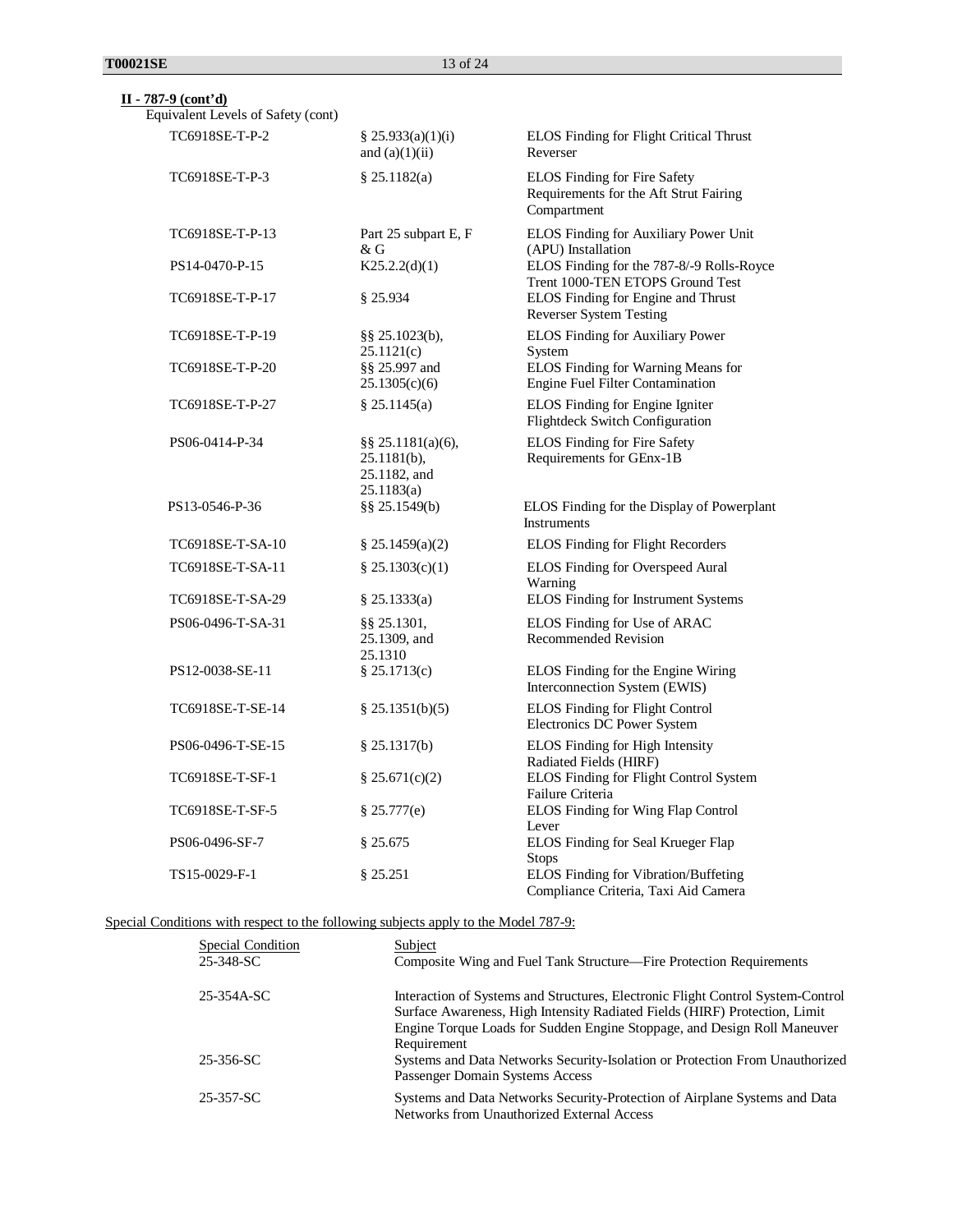| Special Condition (Cont.) | Subject                                                                                                                       |  |
|---------------------------|-------------------------------------------------------------------------------------------------------------------------------|--|
| 25-359-SC                 | Lithium Ion Battery Installation                                                                                              |  |
| 25-360-SC                 | Composite Fuselage In-Flight Fire/Flammability Resistance                                                                     |  |
| 25-362-SC                 | Crashworthiness Emergency Landing Conditions                                                                                  |  |
| 25-363-SC                 | Tire Debris Penetration of Fuel Tank Structure                                                                                |  |
| 25-365-SC                 | <b>Operation Without Normal Electrical Power</b>                                                                              |  |
| 25-370-SC                 | Seats with Non-Traditional, Large, Non-Metallic Panels                                                                        |  |
| 25-414-SC                 | Lightning Protection of Fuel Tank Structure to Prevent Fuel Tank Vapor Ignition                                               |  |
| 25-418-SC                 | Overhead Flight Crew Rest Compartment Occupiable during Taxi, Takeoff, and<br>Landing                                         |  |
| 25-419-SC                 | Overhead Crew Rest Compartment                                                                                                |  |
| 25-431-SC                 | Seats With Inflatable Lapbelts                                                                                                |  |
| 25-458-SC                 | Single-place Side-facing Seats with Inflatable Lapbelts                                                                       |  |
| 25-552-SC                 | Dynamic Test Requirements for Multiple Occupant Side-Facing Seats with<br><b>Inflatable Restraints</b>                        |  |
| 25-580-SC                 | Boeing Model 787-9, Dynamic Test Requirements for<br>Single-Occupant Oblique (Side-Facing) Seats with Airbag<br>Devices       |  |
| 25-605-SC                 | Boeing Model 787-9 Airplane; Structure- Mounted Airbags                                                                       |  |
| 25-626-SC                 | Boeing Company Model 787-9 Series Airplane; Dynamic<br>Test Requirements for Single-Occupant Oblique (Side-Facing) Seats With |  |
| 25-682-SC                 | Inflatable and 3-Point Restraint Systems<br>Non-Rechargeable Lithium Battery Installations                                    |  |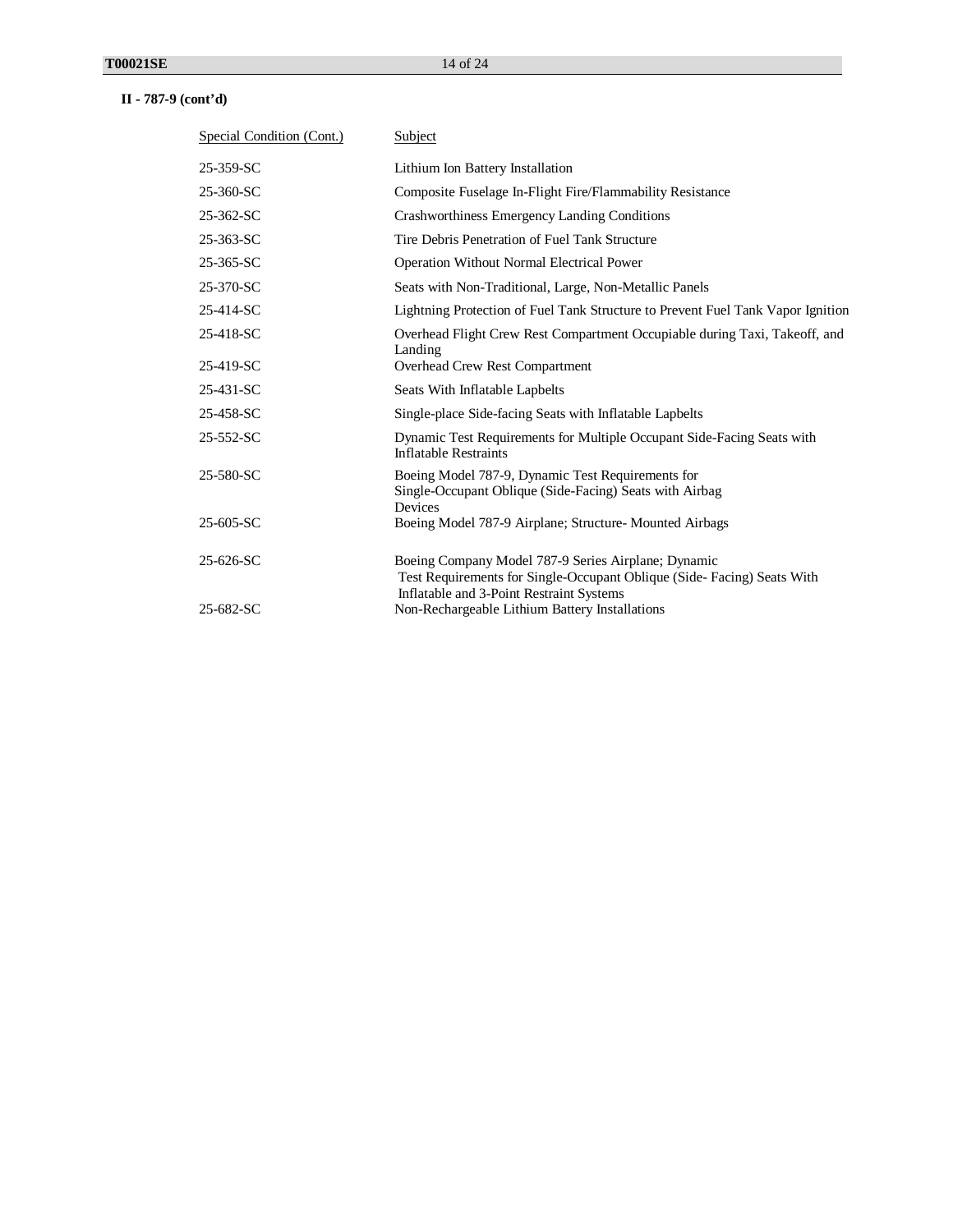| Engines:                    | 2 Rolls-Royce plc Turbofan Engines; Models: Trent 1000-J3<br>(Engine Type Certificate No. E00076EN)                                                                         |                                                                                                                                                                                                                                                                                                                                                                |                    |  |
|-----------------------------|-----------------------------------------------------------------------------------------------------------------------------------------------------------------------------|----------------------------------------------------------------------------------------------------------------------------------------------------------------------------------------------------------------------------------------------------------------------------------------------------------------------------------------------------------------|--------------------|--|
| Fuel:                       | Rolls-Royce plc Turbofan<br>Fuels conforming to:<br>ASTM D-1655 grades Jet-A and Jet A-1<br>MIL-DTL-5624 grade JP-5<br>MIL-DTL-83133 grade JP-8<br>GOST 10227-86 grade TS-1 | are acceptable. Fuels produced to other specifications and having properties meeting the<br>requirements of the above specifications are acceptable. The fuel and any fuel additives<br>must conform to the relevant Engine Operating Instructions.                                                                                                            |                    |  |
| Engine Limits:              |                                                                                                                                                                             |                                                                                                                                                                                                                                                                                                                                                                |                    |  |
|                             |                                                                                                                                                                             | Static thrust lb, standard day, sea level                                                                                                                                                                                                                                                                                                                      |                    |  |
|                             |                                                                                                                                                                             | Takeoff (see Note 10 for<br>operating limits)                                                                                                                                                                                                                                                                                                                  | Maximum continuous |  |
|                             | RR Trent 1000-J3 (See Note 22 for ICAO env comp)<br>(See Time Limited Exemption 17613)                                                                                      | 78,129                                                                                                                                                                                                                                                                                                                                                         | 71,818             |  |
|                             | approved Airplane Flight Manual. (See Note 2 for AFM ref)                                                                                                                   | For engine operating limits see the applicable Engine Type Certificate Data Sheet or the FAA                                                                                                                                                                                                                                                                   |                    |  |
| Airspeed Limits:            | $VMO/MMO = 350KEAS / 360KIAS / 0.90M.$<br>For other airspeed limits, see the appropriate FAA-approved Airplane Flight Manual.                                               |                                                                                                                                                                                                                                                                                                                                                                |                    |  |
| CG Range:                   | See the appropriate FAA-approved Airplane Flight Manual.                                                                                                                    |                                                                                                                                                                                                                                                                                                                                                                |                    |  |
| Empty Weight C.G.:          | None                                                                                                                                                                        |                                                                                                                                                                                                                                                                                                                                                                |                    |  |
| Maximum Weights:            | See the appropriate FAA-approved Airplane Flight Manual.                                                                                                                    |                                                                                                                                                                                                                                                                                                                                                                |                    |  |
| Model                       | Serial Number                                                                                                                                                               |                                                                                                                                                                                                                                                                                                                                                                |                    |  |
| 787-10                      | None                                                                                                                                                                        |                                                                                                                                                                                                                                                                                                                                                                |                    |  |
| PERTINENT DATA              |                                                                                                                                                                             |                                                                                                                                                                                                                                                                                                                                                                |                    |  |
| Minimum Crew:               | Two $(2)$ : pilot and copilot                                                                                                                                               |                                                                                                                                                                                                                                                                                                                                                                |                    |  |
| <b>Maximum Passengers:</b>  | "O" Passengers                                                                                                                                                              |                                                                                                                                                                                                                                                                                                                                                                |                    |  |
| Max. Baggage/Cargo:         |                                                                                                                                                                             | See appropriate FAA-approved Weight and Balance Manual. (See Note 1 for W&B ref)                                                                                                                                                                                                                                                                               |                    |  |
| Fuel and Oil Capacities:    | See appropriate FAA-approved Weight and Balance Manual. (See Note 1 for W&B ref)                                                                                            |                                                                                                                                                                                                                                                                                                                                                                |                    |  |
| Max Operating Altitude:     | 41,100 feet                                                                                                                                                                 |                                                                                                                                                                                                                                                                                                                                                                |                    |  |
| <b>Certification Basis:</b> |                                                                                                                                                                             | 14 CFR Part 25, Airworthiness Standards, through Amendment 25-137, 25-141, 25-140 for<br>§25.1093(b)(1) for ice crystal icing conditions only (remains at amendment 72 for icing<br>conditions in part 25 appendix C and falling and blowing snow), and 25-139 for structures to<br>25.307, 25.621, 25.721, 25.787, and 25.963 with exceptions as noted below. |                    |  |
|                             | $C_{\text{oution}}$ $M_{\odot}$<br>$T^*$ and $\sim$                                                                                                                         |                                                                                                                                                                                                                                                                                                                                                                |                    |  |

| Section No.                 | Title                                              | Amdt 25- |
|-----------------------------|----------------------------------------------------|----------|
| $25.795(b)(1)$ , (c)(2) and | <b>Security Considerations</b>                     | N/A      |
| (c)(3)(i)                   |                                                    |          |
| 25.125(b)(2)(ii)(B)         | Landing                                            | 108      |
| 25.1302                     | Installed systems and equipment for use by         | N/A      |
|                             | the flightcrew                                     |          |
| 25.1316                     | ECS components: Pack Control Unit (PCU)            | 80       |
|                             | Common Motor/Starter Controller (CMSC)             |          |
|                             | Auto Transformer Rectifier Unit (ATRU)             |          |
|                             | E5 and E6 Power Panels                             |          |
|                             | Power Electronics Cooling Systems (PECS) Pumps     |          |
|                             | PECS Diverter Valve                                |          |
|                             | <b>Overheat Detection System</b>                   |          |
|                             | Valve Control Unit (Cabin Pressure Control System) |          |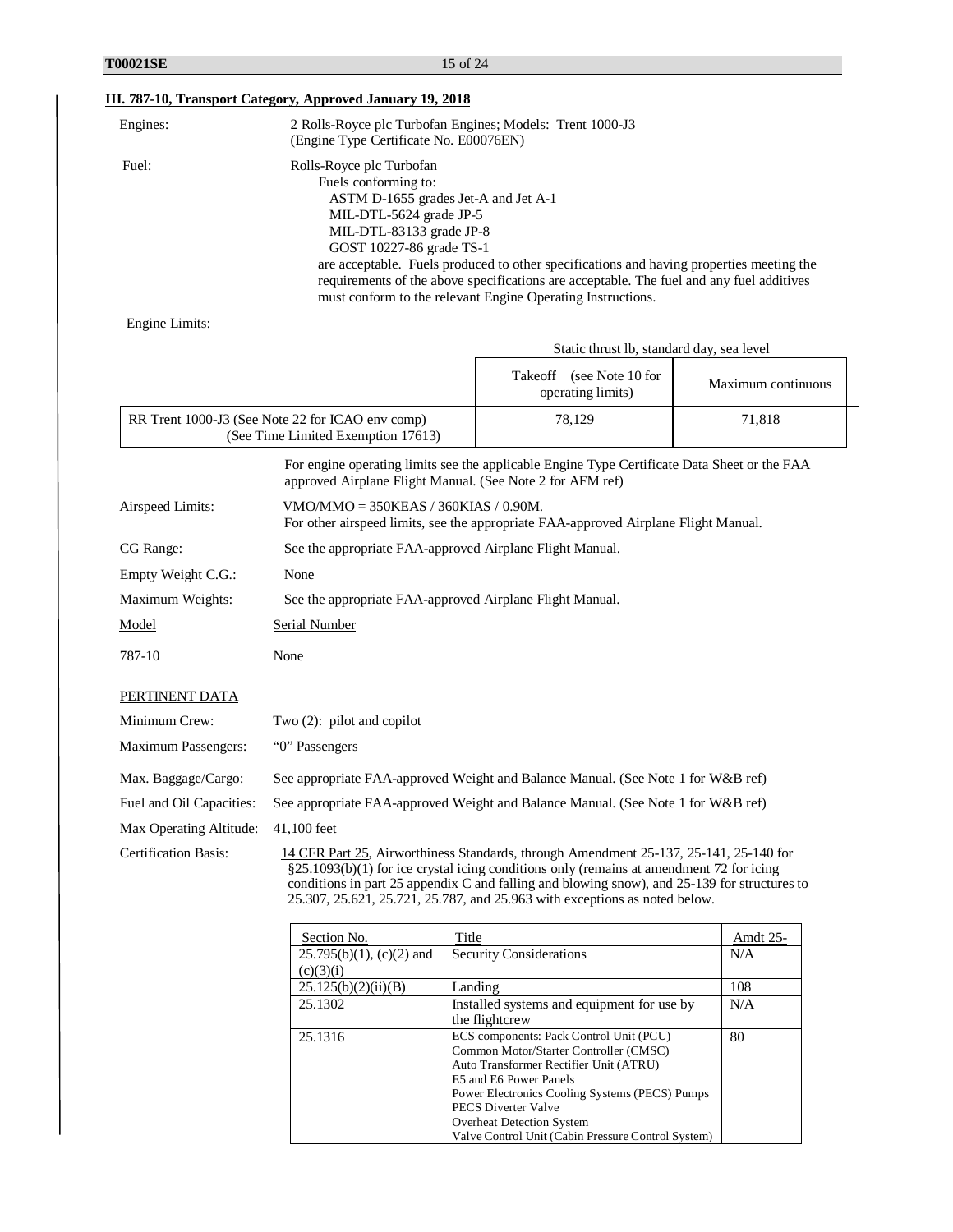14 CFR Part 26, Based on 14 CFR §21.101(g) for changes made to TCs applicable provisions of 14 CFR part 26 are included in the certification basis. For any future 14 CFR part 26 amendments, the holder of this TC must demonstrate compliance with the applicable sections.

Compliance has been found for the following regulations through Amendment 26-6, for §§ 26.37, 26.43, and 26.45

14 CFR Part 34, Fuel Venting and Exhaust Emission Requirements for Turbine Engine Powered, through Amendment 34-5A. The certification basis for emissions also includes compliance to the International Civil Aviation Organization (ICAO) Annex 16, Volume II, Third Edition, Part III, Chapter 2, Section 2.2.2 for SN, Section 2.3.2 for CO and HC, Section 2.3.2.e.3 for NOx (also known as CAEP/8), and Part II Chapter 2 for fuel venting, which have been demonstrated.

14 CFR Part 36, Noise Standards: Aircraft Type Certification and Airworthiness Certification, through Amendment 36-29. The certification basis for noise also includes compliance to ICAO Annex 16, Volume I, Chapter 4, Amendment 10.

The Following Optional Design Regulations have been complied with:

| The 787-10 has been evaluated in accordance with the type design requirements  |
|--------------------------------------------------------------------------------|
| of 14 CFR $\S$ 25.3(b)(2) and 25.1535 and found suitable for greater than 180- |
| minute ETOPS operations when operated and maintained in accordance with        |
| Boeing Document No. D021Z002-01, "Model 787 ETOPS Configuration,               |
| Maintenance, and Procedures." This finding does not constitute approval to     |
|                                                                                |
|                                                                                |

#### Exemptions from 14 CFR Part 25:

- Partial Grant of Exemption, § 25.841(a)(2)(i)(ii), Relief from the requirement that the airplane must be designed so that occupants will not be exposed to a cabin pressure altitude that exceeds the following after decompression from any failure condition not shown to be extremely improbable: (i) Twenty-five thousand (25,000) feet for more than 2 minutes but not more than 3 minutes; or (ii) Forty thousand (40,000) feet for 1 minute but not to exceed 41,100 feet for any duration for the Boeing Company's Model 787-10 airplanes. **Exemption No. 14821**, February 12, 2016.
- 2. Grant of Exemption, § 25.853(d) and condition 1 of Special Condition No. 25-370-SC relief from the flammability requirements for large surface areas on seats in the Boeing Model 787-9 series airplanes; **Exemption 10868,** September 12, 2013 and **Exemption No. 10868A,** November 5, 2013.
- 3. Grant of Exemption, § 25.562(b)(2), Relief from floor warpage testing requirements for flightdeck seats on the Boeing Model 787 series airplanes; **Exemption No. 9486**, September 11, 2007.
- 4. Grant of Exemption, § 25.809(a), Relief from the requirement that flightcrew emergency exits have a means to view outside conditions under all lighting situations for the Boeing Model 787 series airplanes; **Exemption No. 10114**, August 11, 2010.
- 5. Grant of Exemption, § 25.1447(c)(1), Relief from the requirement for passenger oxygen masks to be automatically presented before the cabin pressure altitude exceeds 15,000 feet for the Boeing Model 787 series airplanes; **Exemption No. 9801,** December 12, 2008.
- 6. Grant of Exemption, § 25.901(c) to allow type certification of new propulsion control system designs for the Model 787 airplanes without an exact showing of compliance with the "no single failure" requirement of § 25.901(c) relating to UHT in combination with high crosswinds in certain takeoff and approach-and-landing scenarios. This exemption applies only to those UHT failure conditions that, when combined with high crosswinds, do not comply with § 25.901(c).; **Exemption 17319**, issued May 2, 2017
- 7. Time Limited Grant of Exemption, § 25.903(a)(1) to allow type certification of the Model 787 airplanes equipped with Rolls-Royce Trent 1000-J3 engines from the engine requirement that mandates engines comply with the smoke emissions requirements of 14 CFR Part 34. This exemption is based on Time-Limited Grant of Exemption No. 17550 which was issued to Rolls-Royce plc and is required to meet the conditions and limitations of, that time-limited exemption for their engines. **Exemption No. 17613**, issued October 25, 2017. The conditions of TLE 17613 requires that all in-service airplanes be fully compliant by December 31, 2022.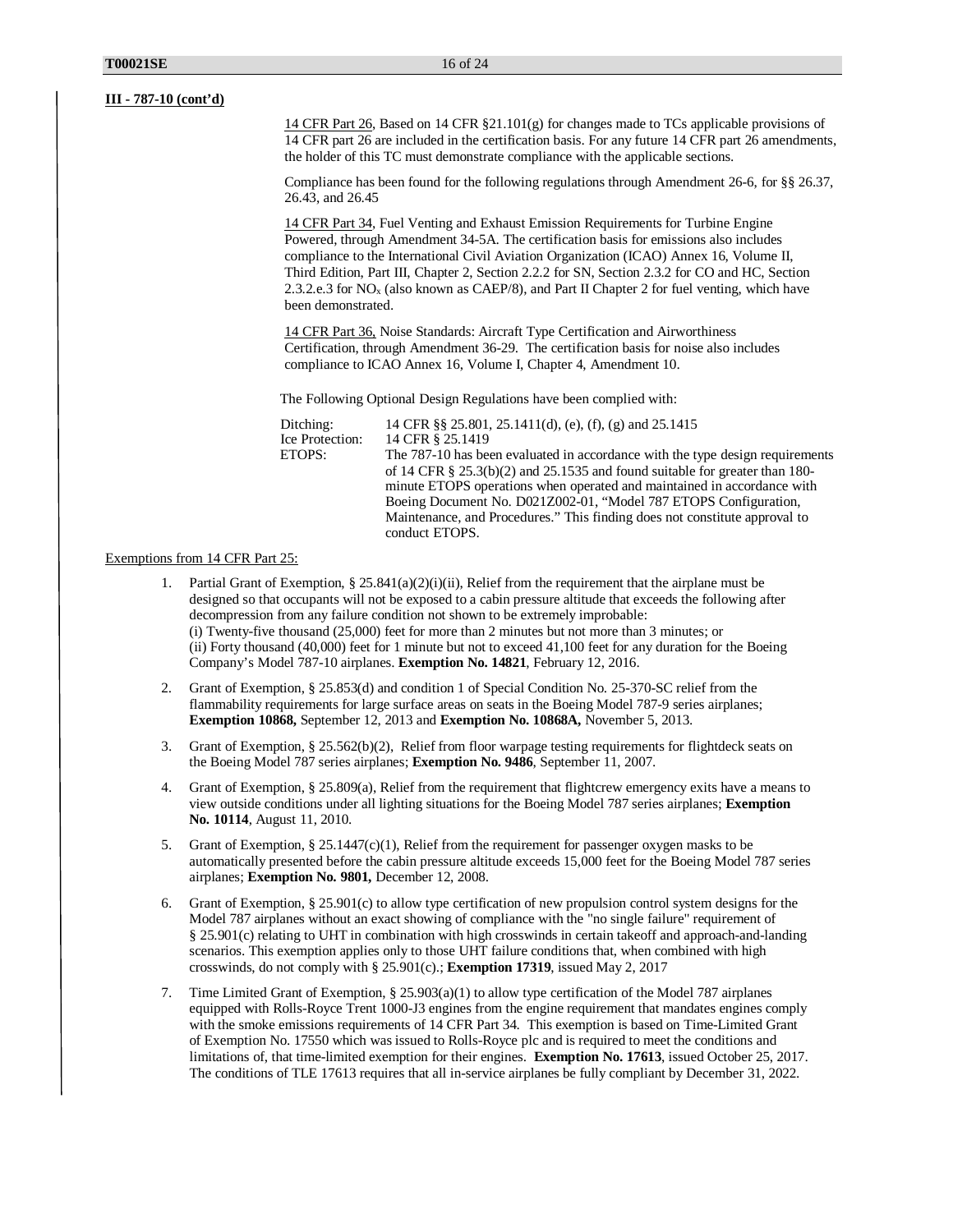Equivalent Levels of Safety (ELOS) are identified as:

| TC6918SE-T-A-10  | \$25.335(b)                                                         | ELOS Finding for Design Airspeeds                                                                                               |
|------------------|---------------------------------------------------------------------|---------------------------------------------------------------------------------------------------------------------------------|
| TC6918SE-T-A-13  | $§$ § 25.629,<br>25.671(c)(2)                                       | ELOS Finding for Aeroelastic Stability                                                                                          |
| PS13-0546-A-21   | §§ $25.571(b)$                                                      | ELOS Finding for Damage Tolerance and                                                                                           |
| TC6918SE-T-C-1   | \$25.853(a)                                                         | Fatigue Evaluation of Structure<br>ELOS Finding for Adhesives Used in<br>Interior Panel Bent Joint Potting<br>Applications      |
| PS13-1000-C-5    | $\S$ § 25.853(a)(d)                                                 | ELOS Finding for Flammability Testing<br>Hierarchy                                                                              |
| TC6918SE-T-CS-1  | \$25.810(a)(1)(ii)                                                  | ELOS Finding for Escape Slide Inflation<br><b>Times</b>                                                                         |
| TC6918SE-T-CS-2  | \$25.811(f)                                                         | ELOS Finding for Emergency Exit<br>Markings and Door Sill Reflectance                                                           |
| TC6918SE-T-CS-3  | \$25.811(f)                                                         | ELOS Finding for Emergency Exit<br>Markings (combined w/TC6918SE-T-<br>$CS-2$                                                   |
| PS07-0585-CS-10  | $\S$ § 25.811(d) and<br>$(g)$ , 25.812(b)(1)(i)<br>and $(b)(1)(ii)$ | ELOS Finding for Graphical Exit Signs                                                                                           |
| TC6918SE-T-CS-12 | § 25.791                                                            | ELOS Finding for Lighted "No smoking"<br>Signs in Lieu of Placards                                                              |
| TC6918SE-T-CS-14 | \$25.856(b)                                                         | ELOS Finding for Fuselage Post-Crash<br>Fire Survivability                                                                      |
| PS07-0585-CS-18  | \$25.811(e)(4)(i),<br>$(ii)$ and $(iii)$                            | ELOS Finding for Passenger Door<br>Operational Arrow Location and Color                                                         |
| PS06-0413-CS-25  | \$25.783(e)(2)                                                      | ELOS Finding for Passenger and Large<br>Cargo Door Indication                                                                   |
| PS13-0679-CS-33  | §§ 25.561 and<br>25.621                                             | ELOS Finding for Critical Casting Factor<br>Requirements for Model 787 Series<br>Aircraft                                       |
| TC6918SE-T-ES-5  | \$25.831(g)                                                         | ELOS Finding for Acceptable High<br>Temperature Physiological Environment<br>During Failure Conditions                          |
| TC6918SE-T-ES-16 | \$25.1443(c)                                                        | ELOS Finding for Passenger Oxygen<br>System                                                                                     |
| TC6918SE-T-ES-18 | \$25.1441(c)                                                        | ELOS Finding for Pulse Oxygen System<br>for Passengers                                                                          |
| TC6918SE-T-ES-19 | \$25.841(b)(6)                                                      | ELOS Finding for Cabin Altitude<br>Warning Systems for Operation into High<br><b>Altitude Airports</b>                          |
| TC6918SE-T-ES-20 | \$25.1443(d)                                                        | ELOS Finding for Portable Pulse Oxygen<br>System                                                                                |
| TC6918SE-T-F-14  | \$25.677(b)                                                         | ELOS Finding for Trim Displays                                                                                                  |
| TC6918SE-T-F-17  | \$25.255                                                            | ELOS Finding for Out of Trim<br>Characteristics                                                                                 |
| PS13-0546-F-18   | \$25.1555(d)(1)                                                     | ELOS Finding for Engine and APU Fire<br>Handle Design                                                                           |
| PS13-0546-F-22   | $§$ 25.123(a) and (b)                                               | ELOS Finding for Speeds for En Route<br><b>Flight Paths</b>                                                                     |
| TC6918SE-T-G-8   | $\S$ 25.1529,<br>25.1729, Appendix<br>$H25.4(a)$ and (b)            | ELOS Finding for Formatting of Boeing<br><b>Instructions for Continued Airworthiness</b><br>Manuals - Airworthiness Limitations |
| PS14-0452-F-23   | § 25.251                                                            | ELOS Finding for Vibration/Buffeting<br>Compliance Criteria, Panasonic Ku-Band                                                  |
| PS05-0177-P-2    | $\S$ § 25.981(b)(2)                                                 | Radome Antenna<br>ELOS Finding for Fuel Tank<br>Flammability Reduction Rule                                                     |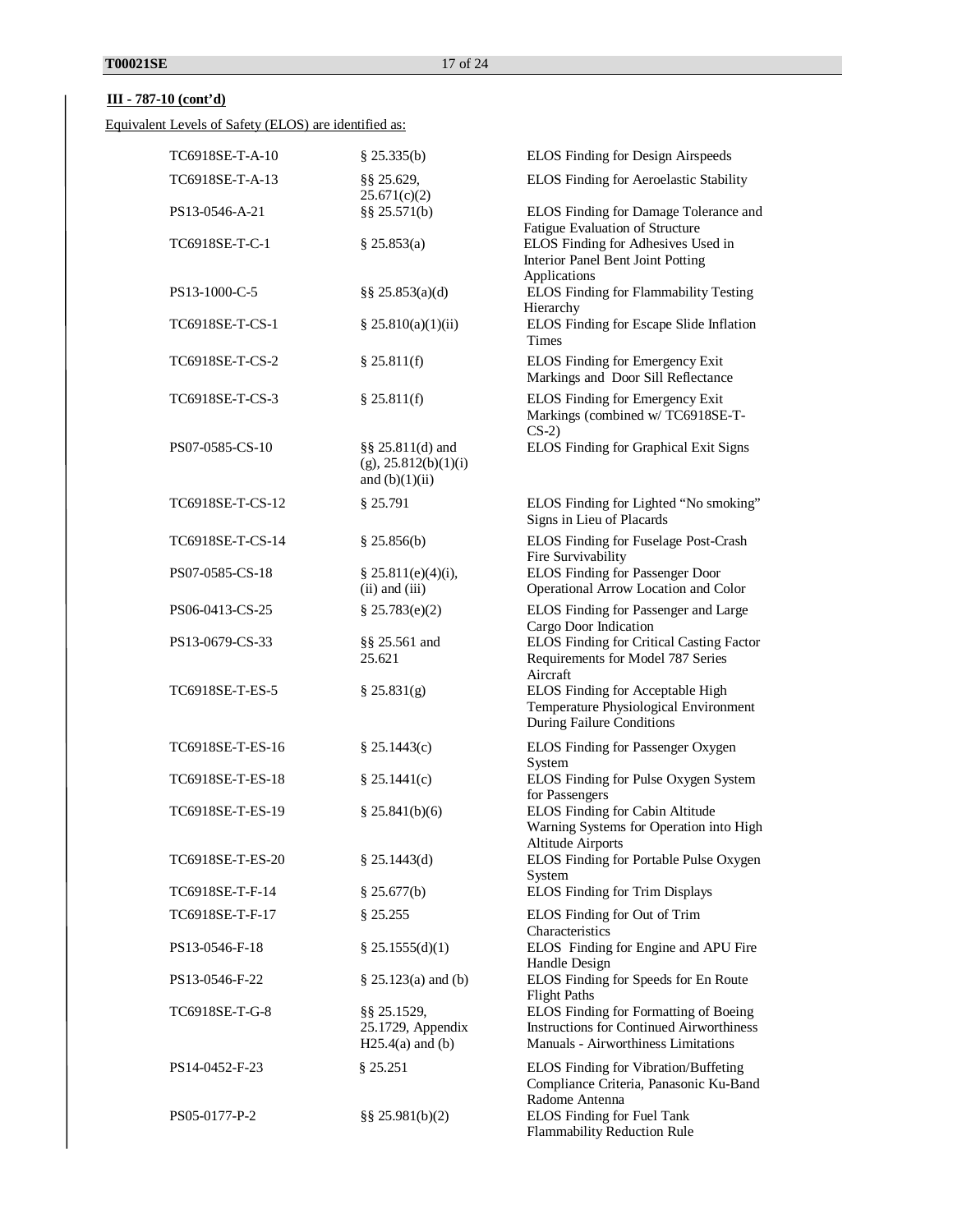Equivalent Levels of Safety (cont)

| TC6918SE-T-P-2    | $\frac{8}{2}$ 25.933(a)(1)(i)<br>and $(a)(1)(ii)$                 | ELOS Finding for Flight Critical Thrust<br>Reverser                                                    |
|-------------------|-------------------------------------------------------------------|--------------------------------------------------------------------------------------------------------|
| TC6918SE-T-P-3    | \$25.1182(a)                                                      | ELOS Finding for Fire Safety<br>Requirements for the Aft Strut Fairing<br>Compartment                  |
| TC6918SE-T-P-13   | Part 25 subpart E, F<br>& G                                       | ELOS Finding for Auxiliary Power Unit<br>(APU) Installation                                            |
| PS14-0470-P-15    | K25.2.2(d)(1)                                                     | ELOS Finding for the 787-8/-9 Rolls-Royce<br>Trent 1000-TEN ETOPS Ground Test                          |
| TC6918SE-T-P-17   | $§$ 25.934                                                        | ELOS Finding for Engine and Thrust<br><b>Reverser System Testing</b>                                   |
| TC6918SE-T-P-19   | $\S$ § 25.1023(b),<br>25.1121(c)                                  | ELOS Finding for Auxiliary Power<br>System                                                             |
| TC6918SE-T-P-20   | §§ 25.997 and<br>25.1305(c)(6)                                    | ELOS Finding for Warning Means for<br><b>Engine Fuel Filter Contamination</b>                          |
| TC6918SE-T-P-27   | § 25.1145(a)                                                      | ELOS Finding for Engine Igniter<br>Flightdeck Switch Configuration                                     |
| PS06-0414-P-34    | §§ 25.1181(a)(6),<br>$25.1181(b)$ ,<br>25.1182, and<br>25.1183(a) | ELOS Finding for Fire Safety<br>Requirements for GEnx-1B                                               |
| PS13-0546-P-36    | §§ 25.1549(b)                                                     | ELOS Finding for the Display of Powerplant<br><b>Instruments</b>                                       |
| TC6918SE-T-SA-10  | $\S$ 25.1459(a)(2)                                                | ELOS Finding for Flight Recorders                                                                      |
| TC6918SE-T-SA-11  | \$25.1303(c)(1)                                                   | ELOS Finding for Overspeed Aural<br>Warning                                                            |
| TC6918SE-T-SA-29  | § 25.1333(a)                                                      | ELOS Finding for Instrument Systems                                                                    |
| PS06-0496-T-SA-31 | §§ 25.1301,<br>25.1309, and<br>25.1310                            | ELOS Finding for Use of ARAC<br><b>Recommended Revision</b>                                            |
| PS14-0470-SE-11   | \$25.1713(c)                                                      | ELOS Finding for the Engine Wiring<br>Interconnection System (EWIS)                                    |
| PS14-1031-SE-28   | \$25.1713(c)                                                      | <b>ELOS Finding for Engine Electrical</b><br>Wiring Interconnection System (EWIS) -<br>Fire protection |
| TC6918SE-T-SE-14  | § 25.1351(b)(5)                                                   | <b>ELOS Finding for Flight Control</b><br>Electronics DC Power System                                  |
| PS13-0546-T-SE-15 | $§$ 25.1317(b)                                                    | ELOS Finding for High Intensity<br>Radiated Fields (HIRF)                                              |
| TC6918SE-T-SF-1   | \$25.671(c)(2)                                                    | ELOS Finding for Flight Control System<br>Failure Criteria                                             |
| TC6918SE-T-SF-5   | \$25.777(e)                                                       | ELOS Finding for Wing Flap Control<br>Lever                                                            |
| PS13-0546-SF-7    | § 25.675                                                          | ELOS Finding for Seal Krueger Flap<br><b>Stops</b>                                                     |

Special Conditions with respect to the following subjects apply to the Model 787-10:

| Special Condition<br>25-348-SC<br>25-354A-SC | Subject<br>Composite Wing and Fuel Tank Structure—Fire Protection Requirements<br>Interaction of Systems and Structures, Electronic Flight Control System-Control Surface<br>Awareness, and Design Roll Maneuver Requirement |
|----------------------------------------------|------------------------------------------------------------------------------------------------------------------------------------------------------------------------------------------------------------------------------|
| 25-356-SC                                    | Systems and Data Networks Security-Isolation or Protection From Unauthorized Passenger<br>Domain Systems Access                                                                                                              |
| 25-357-SC                                    | Systems and Data Networks Security-Protection of Airplane Systems and Data Networks<br>from Unauthorized External Access                                                                                                     |
| 25-359-SC                                    | Lithium Ion Battery Installation                                                                                                                                                                                             |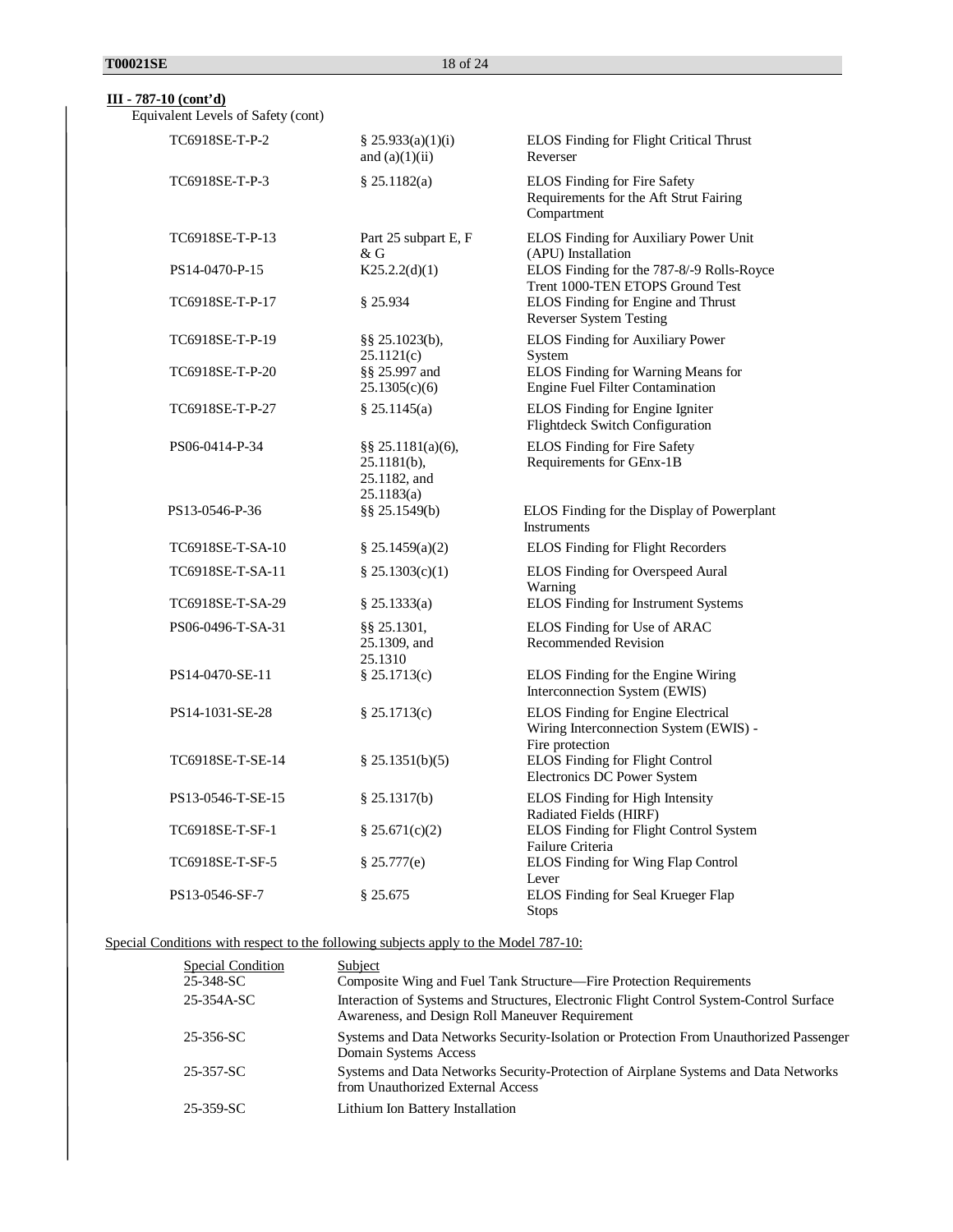| 25-360-SC | Composite Fuselage In-Flight Fire/Flammability Resistance                                                                                                                 |
|-----------|---------------------------------------------------------------------------------------------------------------------------------------------------------------------------|
| 25-362-SC | Crashworthiness Emergency Landing Conditions                                                                                                                              |
| 25-363-SC | Tire Debris Penetration of Fuel Tank Structure                                                                                                                            |
| 25-365-SC | <b>Operation Without Normal Electrical Power</b>                                                                                                                          |
| 25-370-SC | Seats with Non-Traditional, Large, Non-Metallic Panels                                                                                                                    |
| 25-414-SC | Lightning Protection of Fuel Tank Structure to Prevent Fuel Tank Vapor Ignition                                                                                           |
| 25-418-SC | Overhead Flight Crew Rest Compartment Occupiable during Taxi, Takeoff, and Landing                                                                                        |
| 25-419-SC | Overhead Crew Rest Compartment                                                                                                                                            |
| 25-431-SC | Seats With Inflatable Lapbelts                                                                                                                                            |
| 25-552-SC | Dynamic Test Requirements for Multiple Occupant Side-Facing Seats with Inflatable<br>Restraints                                                                           |
| 25-580-SC | Boeing Model 787-9, Dynamic Test Requirements for<br>Single-Occupant Oblique (Side-Facing) Seats with Airbag<br>Devices                                                   |
| 25-605-SC | Boeing Model 787-9 Airplane; Structure- Mounted Airbags                                                                                                                   |
| 25-626-SC | Boeing Company Model 787-9 Series Airplane; Dynamic<br>Test Requirements for Single-Occupant Oblique (Side-Facing) Seats With<br>Inflatable and 3-Point Restraint Systems |
| 25-644-SC | Flaps Up Vertical Modal Suppression (F0VMS)                                                                                                                               |
| 25-682-SC | Non-Rechargeable Lithium Battery Installations                                                                                                                            |

### **THE FOLLOWING INFORMATION AND NOTES APPLY TO ALL MODELS UNLESS OTHERWISE NOTED**

### **ADDITIONAL DESIGN REQUIREMENTS AND CONDITIONS:**

The following design details or information must be maintained to ensure that an unsafe design condition is not present:

#### In-flight Engine Restart

The Boeing Model 787 engines incorporate numerous technological advances intended to increase efficiency and reliability. However, some of these features have the potential to decrease engine in-flight starting performance relative to the engines envisioned when the applicable sections of 14 CFR Part 25 were promulgated. The following criteria for engine in-flight starting performance must be met to ensure that the level of safety intended by §§ 25.903(e) and 25.1351(d) is maintained on airplanes powered by current technology engines.

- 1. Appropriate procedures for restarting the engines in the following cases must be provided in the airplane flight manual (AFM):
	- a. a fuel cut during climb after the takeoff phase (defined as the flight phase from start of the takeoff roll to 1500 feet above the runway altitude),
	- b. loss of all alternating current (AC) power in combination with an all engine flameout, and
	- c. all engine flame-out at or below 20,000 feet.

#### Uncontrollable High Engine Thrust or Power

Numerous single and anticipated combinations of failures within traditional engine control systems result in losing the normal means to control the magnitude and/or direction of engine thrust (power). For some of these anticipated failure conditions, the flight crew cannot be relied upon to recognize and mitigate the failures before they become hazardous or catastrophic. The following design features are required to ensure an unsafe condition does not exist with regards to the loss of the normal means to control engine thrust (power):

- 1. Dual channel full authority digital electronic (engine) control (FADEC) which monitors engine conditions to trim fuel flow
- 2. Thrust control malfunction accommodation to address conditions where fuel metering is not responding to pilot input on the ground, and
- 3. Redundant mechanical control interface between the flight crew and the FADEC.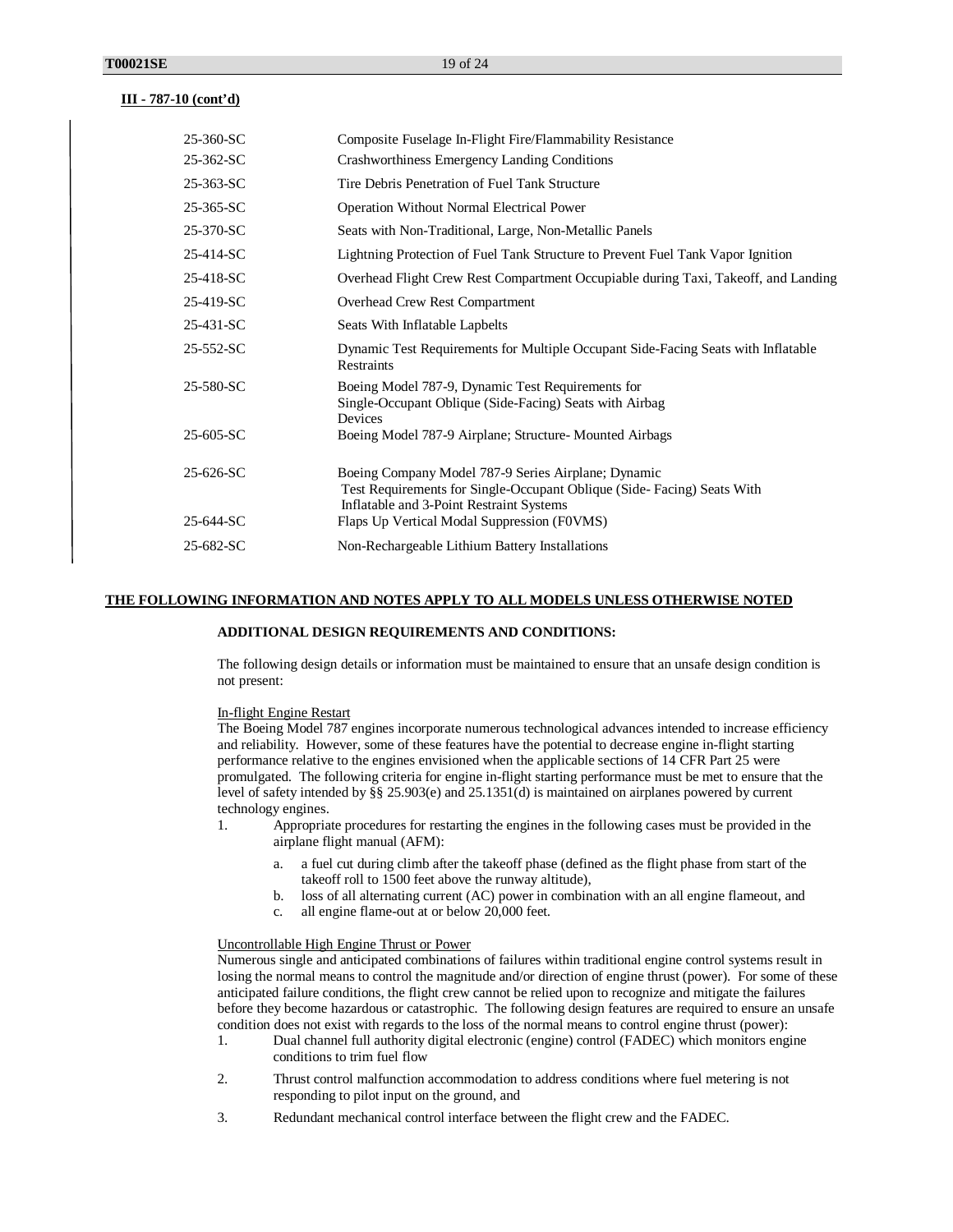## **THE FOLLOWING INFORMATION AND NOTES APPLY TO ALL MODELS UNLESS OTHERWISE NOTED**

### **(cont'd):**

### Engine Rotor-Lock Evaluation

Service experience has shown that some engines are susceptible to a condition known as rotor-lock following an in-flight shut-down from power settings ranging from high power to idle. The engine design must be free from engine rotor lock.

#### Fuel Feed System Icing Threats

Under certain conditions, over a period of low fuel temperatures, ice may accumulate in the airplane fuel feed system and then be fed or released downstream to the engine, and result in failure to achieve a commanded thrust level, and this is considered an unsafe condition. As such, each aircraft/engine and aircraft/auxiliary power system (APS) fuel feed system must either be designed to prevent an accumulation of ice anywhere within the fuel tank and feed system from being released into the engine and APS fuel system, or be designed so no loss of engine thrust occurs due to release of any ice accumulation anywhere within the airplane/engine operating envelope.

### Return Landing Capability

Examination of takeoff performance capabilities of current and proposed large transport aircraft indicates that requirements other than climb performance should be addressed when considering safe return operations and the need for a fuel jettison system. The 787 fuel jettison system must be installed, and the jettison rate should be such that there is adequate return to landing capability, when considering the following items, in a 30 minute flight with 15 minutes of active fuel jettisoning in conjunction with operational procedures:

- 1. Exceedence of certificated maximum brake energies;
- 2. Exceedence of tire speed limits;
- 3. Controllability (e.g., hydraulic or flight control system failures);
- 4. Margins to flap placard, or load relief operation speeds in turbulent air;
- 5. Climb capability, engine inoperative procedure;
- 6. Landing distances (actual distances, including contaminated runway).

#### 25.125 – Landing (787-9/-10)

The enhanced stall protection (ESP) is a required by design to ensure the intended level of safety. Any subsequent type design change, modification, or repair that disable or modify ESP are not acceptable.

#### Security Considerations (787-9/-10)

The Boeing Model 787-9/-10 was granted an exception per 14 CFR 21.101(b) for §§25.795(b)(1), (c)(2) and (c)(3) based on design feature similar to but not equivalent to their intent. These security features must be in consideration in any subsequent type design change, modification, or repair to ensure the level of safety designed into the 787-9/-10 is maintained. Modifications that reduce flight critical system separation or adversely impact flight deck smoke protection, system separation and protections for searching above the overhead stowage compartments are not acceptable.

| Operational Exemptions for<br>Domestic or Foreign<br>Operators into or out of<br>airports in the United States: | Boeing Model 787 airplanes equipped with Rolls-Royce Trent $1000-X(X)3$ series engines were<br>granted Time Limited Exemption (TLE) 17550 for relief from § $34.21(e)(2)$ . § $91.203(d)$ requires<br>compliance with the fuel venting and exhasust emission requirement of 14 CFR Part 34 for<br>operators coming into or flying out of airport in the United States. The following TLE's were<br>granted for operators whose engines were produced under Rolls-Royce TLE No. 17550: |
|-----------------------------------------------------------------------------------------------------------------|---------------------------------------------------------------------------------------------------------------------------------------------------------------------------------------------------------------------------------------------------------------------------------------------------------------------------------------------------------------------------------------------------------------------------------------------------------------------------------------|
|                                                                                                                 | Exemption No. 17644 (NPD)<br>Exemption No. 17645 (NSB)<br>Exemption No. 17646 (ANZ)<br>Exemption No. 17675A (ANA, ARE, BAB, BEJ, ELA, ETH, GUL, LOT, LAN, NEO, RBA, SIA,                                                                                                                                                                                                                                                                                                              |
|                                                                                                                 | VAA).<br>These TLE are to be considered granted to these airlines and their subsidiaries. The conditions of<br>these TLE's require that all in-service airplanes be fully compliant by December 31, 2022.                                                                                                                                                                                                                                                                             |
| <b>Certification Maintenance</b><br>Requirements (CMRs):                                                        | See FAA-approved Certification Maintenance Requirements, document number D011Z009-03-03.                                                                                                                                                                                                                                                                                                                                                                                              |
| <b>Production Basis:</b>                                                                                        | Production Certificate No. 700. (See Note 4 and Note 8 for PC applicability).                                                                                                                                                                                                                                                                                                                                                                                                         |
| Leveling Means:                                                                                                 | A plumb bob attachment and leveling provision scale are provided in the left main gear wheel well.                                                                                                                                                                                                                                                                                                                                                                                    |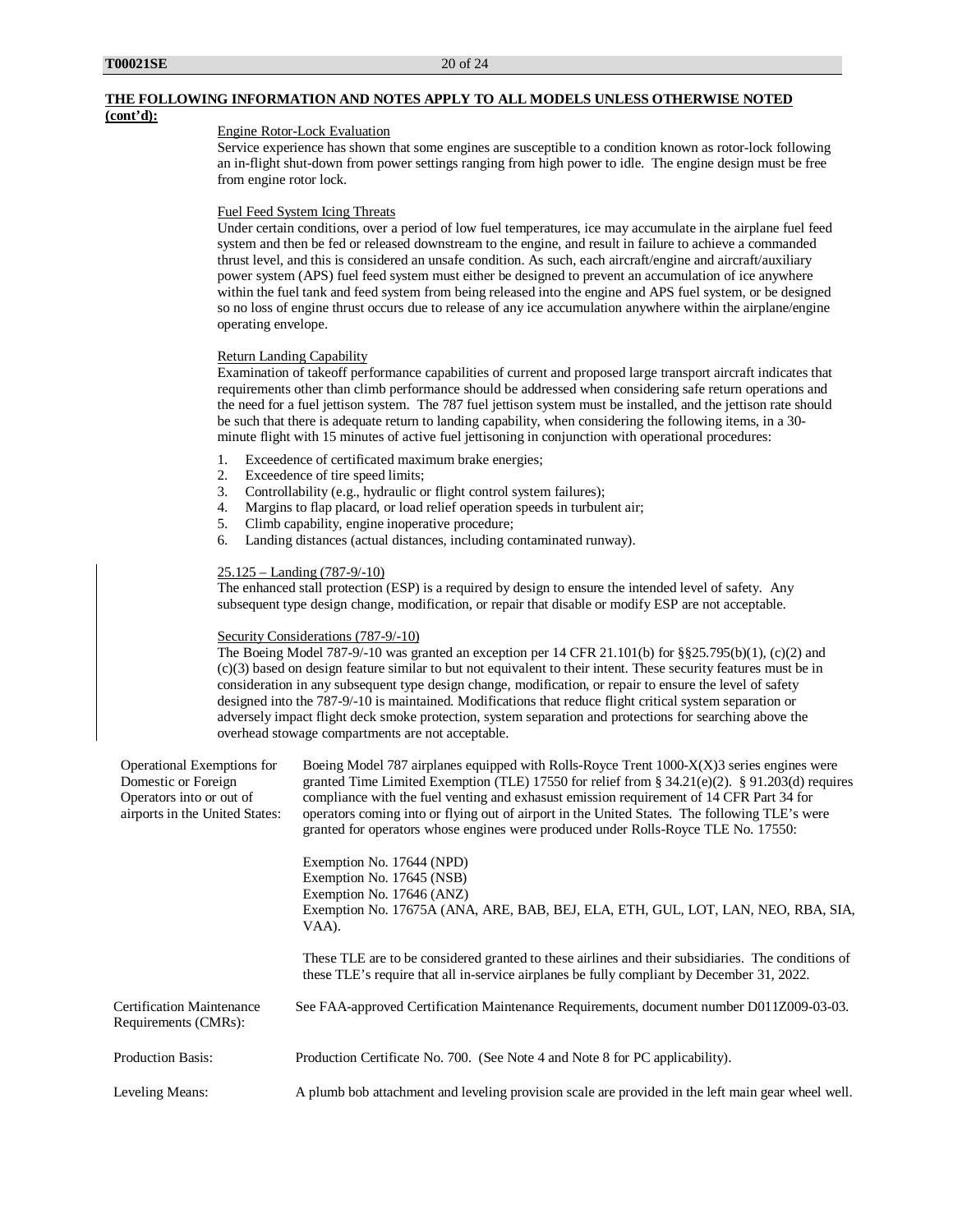| THE FOLLOWING INFORMATION AND NOTES APPLY TO ALL MODELS UNLESS OTHERWISE NOTED |  |  |
|--------------------------------------------------------------------------------|--|--|
| (cont'd):                                                                      |  |  |

| Datum:                              | Sta 0.0, located 55.8 in forward of airplane nose (B.S. 55.8).                                                                                                                                                                                                                                                                                                                                                                                                                                                                                                                                                                                                                                               |                                      |                                                           |
|-------------------------------------|--------------------------------------------------------------------------------------------------------------------------------------------------------------------------------------------------------------------------------------------------------------------------------------------------------------------------------------------------------------------------------------------------------------------------------------------------------------------------------------------------------------------------------------------------------------------------------------------------------------------------------------------------------------------------------------------------------------|--------------------------------------|-----------------------------------------------------------|
| Mean Aerodynamic Chord<br>$(MAC)$ : | $246.9$ inches                                                                                                                                                                                                                                                                                                                                                                                                                                                                                                                                                                                                                                                                                               |                                      |                                                           |
| <b>Control Surface Movements:</b>   | To insure proper operation of the airplane, the movement of the various control surfaces must be<br>carefully controlled by proper rigging of the flight control systems. The airplane must, therefore, be<br>rigged according to the following FAA-approved data in the following Boeing documents:<br>$B787 - A-27-11-00-18A-270B-A - Aileron - Rigging$<br>$B787 - A-27 - 11 - 00 - 19A - 270B - A - Flaperon - Rigging$<br>$B787 - A-27-31 - 00-27A-270B-A - Elevator - Rigging$<br>$B787 - A-27-21 - 00-31A-270B-A - Rudder - Rigging$<br>$B787-A-27-51-00-28A-270B-A - Training Edge Flag System - Rigging$<br>B787-A-27-61-00-17A-270B-A - Spoiler - Rigging<br>787-8 Maximum control surface travel: |                                      |                                                           |
|                                     |                                                                                                                                                                                                                                                                                                                                                                                                                                                                                                                                                                                                                                                                                                              |                                      |                                                           |
|                                     |                                                                                                                                                                                                                                                                                                                                                                                                                                                                                                                                                                                                                                                                                                              | <b>Maximum TED/TEL</b><br>$(D_{22})$ | <b>Maximum</b><br>$T \Gamma T / T \Gamma D / D_{\rm max}$ |

| <b>Control Surface</b>       | Maximum TED/TEL<br>(Deg.) | <b>Maximum</b><br>TEU/TER (Deg.) |
|------------------------------|---------------------------|----------------------------------|
| Ailerons                     | $16.94^\circ$             | $-32.20^{\circ}$                 |
| Elevators                    | $26.93^\circ$             | $-32.54^{\circ}$                 |
| Flaperon                     | $39.26^\circ$             | $-31.61^{\circ}$                 |
| Spoilers 6, 7, 8, 9          | $-13.21^{\circ}$          | $60.95^\circ$                    |
| Spoilers 1, 2, 3, 12, 13, 14 | $-13.24^{\circ}$          | $60.77^\circ$                    |
| Spoilers 4, 5, 10, 11        | $-13.16^{\circ}$          | $63.00^\circ$                    |
| Rudder                       | $32.10^{\circ}$           | $-31.83^{\circ}$                 |
| Horizontal Stabilizer        | $4.25^\circ$              | $-12.75^{\circ}$                 |
| <b>Inboard Flaps</b>         | $41.20^\circ$             | $-2.80^{\circ}$                  |
| <b>Outboard Flaps</b>        | $41.20^\circ$             | $-2.00^\circ$                    |
| <b>Inboard Slats</b>         | $23.47^{\circ}$           | $-0.34^\circ$                    |
| <b>Outboard Slats</b>        | $30.16^\circ$             | $-0.40^\circ$                    |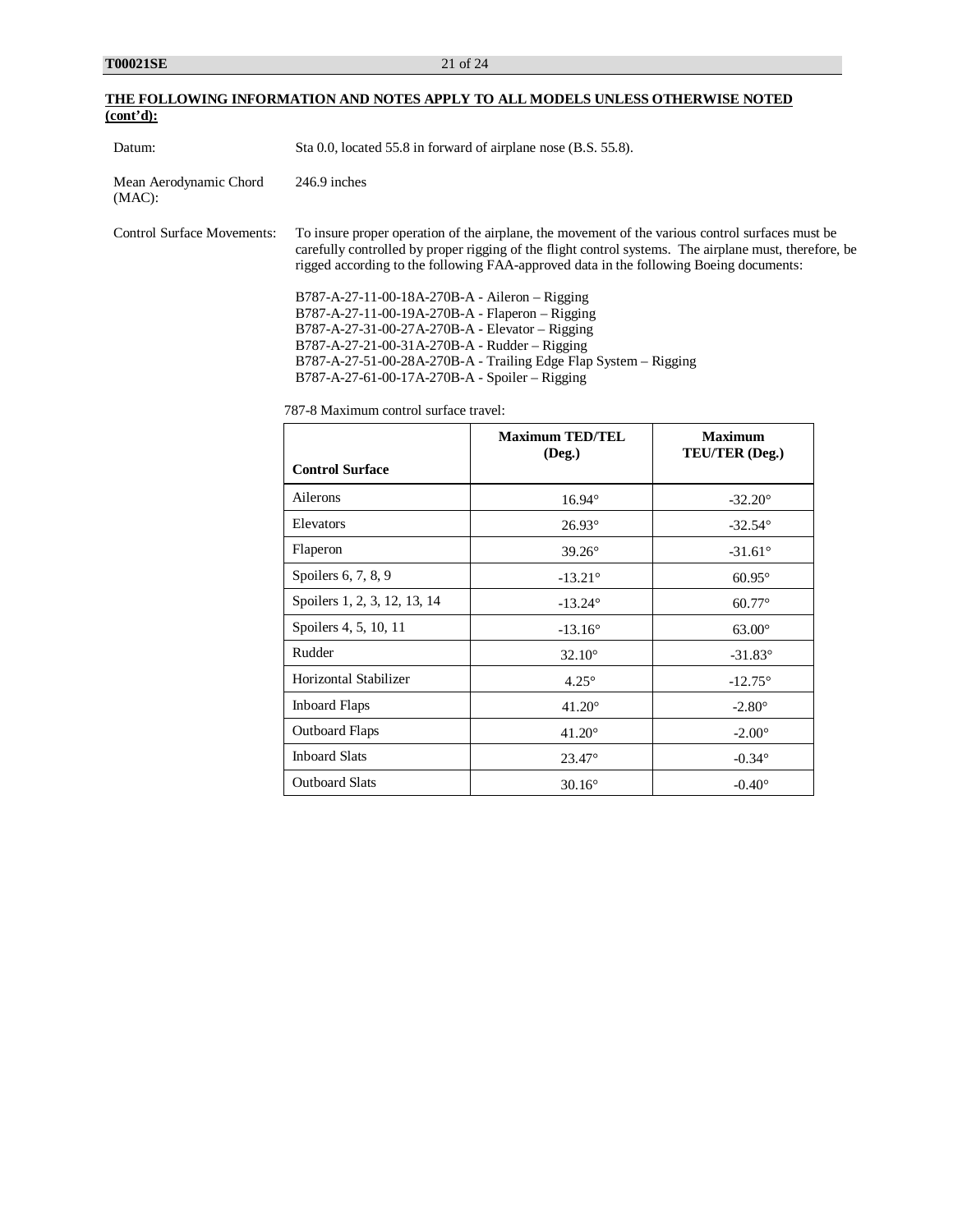### **THE FOLLOWING INFORMATION AND NOTES APPLY TO ALL MODELS UNLESS OTHERWISE NOTED (cont'd):**

| <b>Control Surface</b>       | <b>Maximum</b><br><b>TED/TEL</b> | <b>Maximum</b><br><b>TEU/TER</b> |
|------------------------------|----------------------------------|----------------------------------|
|                              | $($ Deg. $)$                     | $($ Deg. $)$                     |
| Ailerons                     | $16.94^\circ$                    | $-32.20^{\circ}$                 |
| Elevators                    | $26.93^{\circ}$                  | $-32.54^{\circ}$                 |
| Flaperon                     | $39.26^\circ$                    | $-31.61^{\circ}$                 |
| Spoilers 6, 7, 8, 9          | $-13.23^{\circ}$                 | $61.15^\circ$                    |
| Spoilers 1, 2, 3, 12, 13, 14 | $-13.24^{\circ}$                 | $60.77^\circ$                    |
| Spoilers 4, 5, 10, 11        | $-13.40^{\circ}$                 | $62.91^\circ$                    |
| Rudder                       | $32.40^{\circ}$                  | $-32.00^{\circ}$                 |
| Horizontal Stabilizer        | $4.25^{\circ}$                   | $-12.75^{\circ}$                 |
| <b>Inboard Flaps</b>         | $43.00^\circ$                    | $-2.80^{\circ}$                  |
| <b>Outboard Flaps</b>        | $43.00^\circ$                    | $-2.00^\circ$                    |
| <b>Inboard Slats</b>         | $26.52^\circ$                    | $-0.34^{\circ}$                  |

Outboard Slats  $31.56^\circ$  -0.40°

787-10 Maximum Control Surface Travel:

| <b>Control Surface</b>                      | <b>Maximum</b><br><b>TED/TEL</b><br>(Deg.) | <b>Maximum</b><br><b>TEU/TER</b><br>$($ Deg. $)$ |
|---------------------------------------------|--------------------------------------------|--------------------------------------------------|
| Ailerons                                    | $16.94^\circ$                              | $-32.20^{\circ}$                                 |
| Elevators                                   | $26.93^\circ$                              | $-32.54^{\circ}$                                 |
| Flaperon                                    | $39.26^\circ$                              | $-31.61^{\circ}$                                 |
| Spoilers 6, 7, 8, 9                         | $-13.23^{\circ}$                           | $61.15^\circ$                                    |
| Spoilers 1, 2, 3, 12, 13, 14                | $-13.24^{\circ}$                           | $60.77^\circ$                                    |
| Spoilers 4, 5, 10, 11                       | $-13.40^{\circ}$                           | $62.91^\circ$                                    |
| Rudder                                      | $32.40^\circ$                              | $-32.00^{\circ}$                                 |
| Horizontal Stabilizer                       | $4.25^\circ$                               | $-12.75^{\circ}$                                 |
| <b>Inboard Flaps</b>                        | $43.00^\circ$                              | $-2.80^{\circ}$                                  |
| <b>Outboard Flaps</b>                       | $43.00^\circ$                              | $-2.00^\circ$                                    |
| <b>Inboard Slats</b>                        | $26.52^\circ$                              | $-0.34^{\circ}$                                  |
| <b>Outboard Slats</b>                       | $31.56^\circ$                              | $-0.40^\circ$                                    |
| $T_{\rm{rel}}$ ing $Ed_{\alpha\alpha}$ Down | $-$ TED                                    |                                                  |

| Trailing Edge Down         | $=$ TED  |
|----------------------------|----------|
| Trailing Edge Up           | $=$ TEU  |
| Trailing Edge Left         | $=$ TEL  |
| <b>Trailing Edge Right</b> | $=$ TER  |
| Degrees                    | $=$ Deg. |
|                            |          |

Required Equipment The basic required equipment as prescribed in the applicable airworthiness regulations (see Certification Basis) must be installed in the aircraft for certification.

Service Information: The following documents are FAA-approved; Service Bulletins and other service information, when FAA-approved, will contain a statement declaring FAA approval. Boeing Document B787-81205-Z0210-00, "787-8 Structural Repair Manual" Boeing Document B787-81205-Z0310-00 "787-9 Structural Repair Manual" Boeing Document B787-81205-Z0410-00 "787-10 Structural Repair Manual"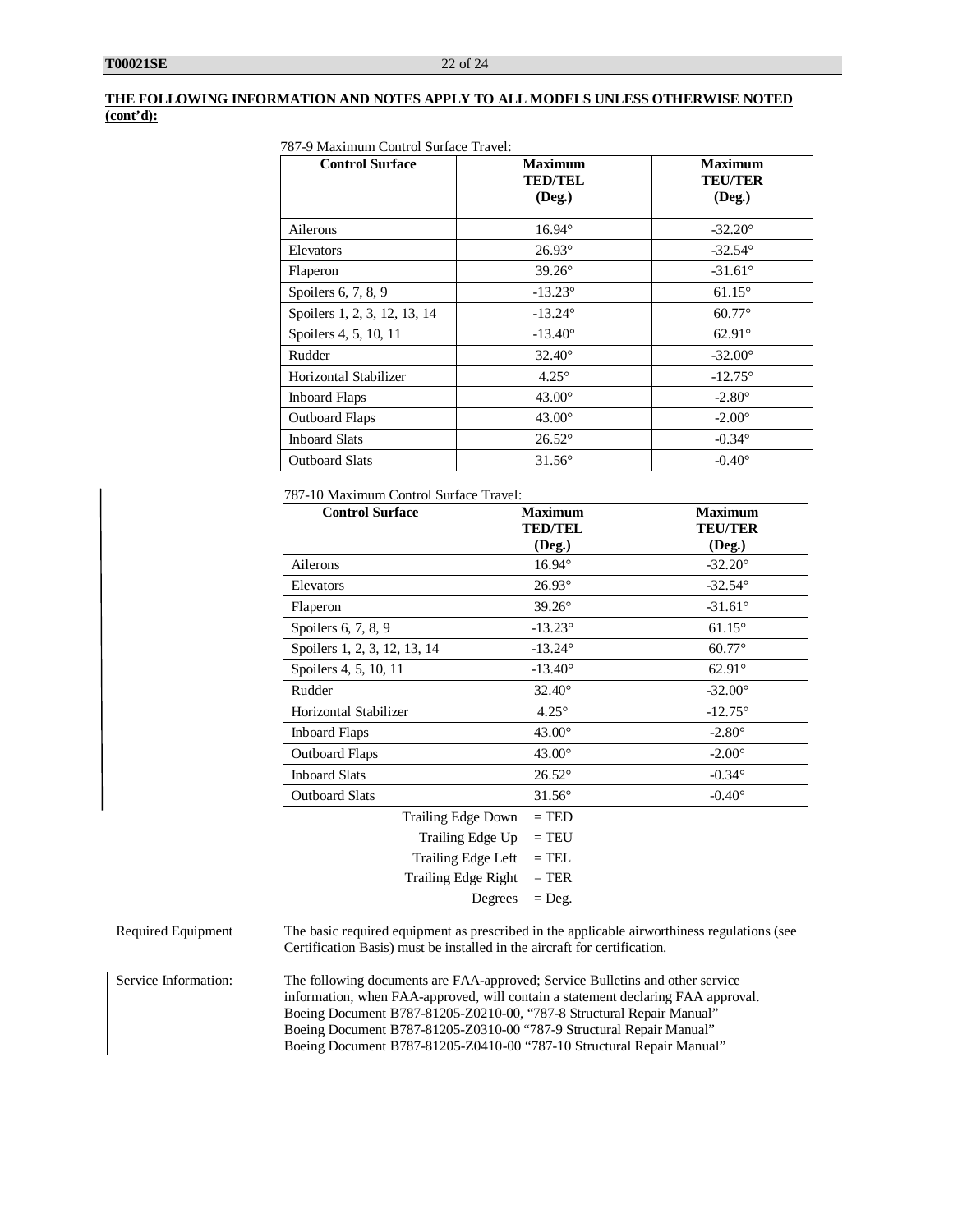|           |                                                                                                                                                                                                                                                                                                                                           | <u>THE FOLLOWING INFORMATION AND NOTES APPLY TO ALL MODELS UNLESS OTHERWISE NOTED</u>                                                                                                                                                                                                                                                                                                                                 |  |
|-----------|-------------------------------------------------------------------------------------------------------------------------------------------------------------------------------------------------------------------------------------------------------------------------------------------------------------------------------------------|-----------------------------------------------------------------------------------------------------------------------------------------------------------------------------------------------------------------------------------------------------------------------------------------------------------------------------------------------------------------------------------------------------------------------|--|
| (cont'd): | <b>INFORMATION AND NOTES:</b>                                                                                                                                                                                                                                                                                                             |                                                                                                                                                                                                                                                                                                                                                                                                                       |  |
| Note 1    |                                                                                                                                                                                                                                                                                                                                           | A current weight and balance report, including a list of equipment included in the certificated empty weight<br>and loading instructions when necessary, must be provided for each aircraft at the time of original<br>certification. This is in accordance with 14 CFR 25.29                                                                                                                                         |  |
| Note 2    | Airplane operation must be in accordance with the FAA-approved Airplane Flight Manual, Boeing<br>Document D631Z003. All placards required by either the FAA-approved Flight Manual, the applicable<br>operating rules, or the Certification Basis must be installed in the airplane in accordance with 14 CFR<br>25.1541 through 25.1563. |                                                                                                                                                                                                                                                                                                                                                                                                                       |  |
| Note 3    | FAA-approved documents:                                                                                                                                                                                                                                                                                                                   | In accordance with 14 CFR 25.571, 25.981, 25.1529 (and 25.1729 for 787-9 and 787-10), the FAA has<br>accepted the Boeing Model 787 Instructions for Continued Airworthiness in Section 9 of the 787<br>Maintenance Planning Data, Boeing Document D011Z009-03 and sub-tier documents. Each operator must<br>incorporate into their airline's FAA-approved maintenance program the applicable items from the following |  |
|           | D011Z009-03-01,                                                                                                                                                                                                                                                                                                                           | 787 Airworthiness Limitations (AWLs). Contains required structural inspections<br>and the retirement times for structural safe-life and life-limited parts. Also<br>contains required retirement times for systems life-limited parts and other systems<br>limitations.                                                                                                                                               |  |
|           | D011Z009-03-02,                                                                                                                                                                                                                                                                                                                           | 787 Airworthiness Limitations (AWLs) - Line Number Specific. Existing<br>structures AWLs that were impacted by airplane production non-conformances<br>may result in airplane specific revised inspection requirements and/or inspection<br>intervals.                                                                                                                                                                |  |
|           | D011Z009-03-03,                                                                                                                                                                                                                                                                                                                           | 787 Certification Maintenance Requirements (CMRs). Required periodic tasks<br>to specific Systems installations.                                                                                                                                                                                                                                                                                                      |  |
|           | D011Z009-03-04,                                                                                                                                                                                                                                                                                                                           | 787 Special Compliance Items (SCIs) /Airworthiness Limitations. This document<br>lists and provides instructions for Airworthiness Limitation Instructions (ALIs)<br>and Critical Design Configuration Control Limitations (CDCCLs) required to<br>comply with 14 CFR Part 25.981.                                                                                                                                    |  |
| Note 4    |                                                                                                                                                                                                                                                                                                                                           | The following Aircraft Serial Numbers were produced under the Type Certification only:                                                                                                                                                                                                                                                                                                                                |  |
|           | $787-8:$                                                                                                                                                                                                                                                                                                                                  |                                                                                                                                                                                                                                                                                                                                                                                                                       |  |
|           |                                                                                                                                                                                                                                                                                                                                           | 34486, 34832, 36277, 36278, 36281, 36282, 36283, 36284, 40693, 40694, & 40695                                                                                                                                                                                                                                                                                                                                         |  |
|           | 787-9:                                                                                                                                                                                                                                                                                                                                    |                                                                                                                                                                                                                                                                                                                                                                                                                       |  |
|           |                                                                                                                                                                                                                                                                                                                                           | 34334, 34522, 35422, 36404, 36405, 41988, 41989                                                                                                                                                                                                                                                                                                                                                                       |  |
|           | 787-10:                                                                                                                                                                                                                                                                                                                                   |                                                                                                                                                                                                                                                                                                                                                                                                                       |  |
|           | 40929, 60256, 60257                                                                                                                                                                                                                                                                                                                       |                                                                                                                                                                                                                                                                                                                                                                                                                       |  |
| Note 5    |                                                                                                                                                                                                                                                                                                                                           | Installations using quick release hardware to install commodities such as galleys, closets, lavatories and<br>stowage bins in adaptable zones in the passenger cabin shall be shown compliant to $25.561(c)(2)$ .                                                                                                                                                                                                     |  |
| Note 6    | Separation Minimum is Applied."                                                                                                                                                                                                                                                                                                           | The models 787-8, 787-9 and 787-10 have been approved to operate in "Reduced Vertical Separation<br>Minimum" (RVSM) airspace. Continued airworthiness and operational approval aspects of RVSM must be<br>constructed according to FAA document 91-RVSM Change 2, dated 19 February 2004 titled "Approval of<br>Aircraft and Operators for Flight in Airspace Above Flight Level (FL) 290 Where a 1,000 Foot Vertical |  |
| Note 7    |                                                                                                                                                                                                                                                                                                                                           | EASA has found the model 787-8 and 787-9 to be compliant with the International Civil Aviation<br>Organization (ICAO) Annex 16, Volume II, Amendment 6, for Emissions , and with the ICAO Annex 16,<br>Volume I, Amendment 9, Chapter 4, for Noise.                                                                                                                                                                   |  |

Note 8 Production Certificate No. 700 was amended to include the 787-8 and 787-9 and issued. Boeing is authorized to issue airworthiness certificates under the Organization Delegation Authorization (ODA) Procedures of 14 CFR part 183, subpart D, and FAA Order 8100.15.